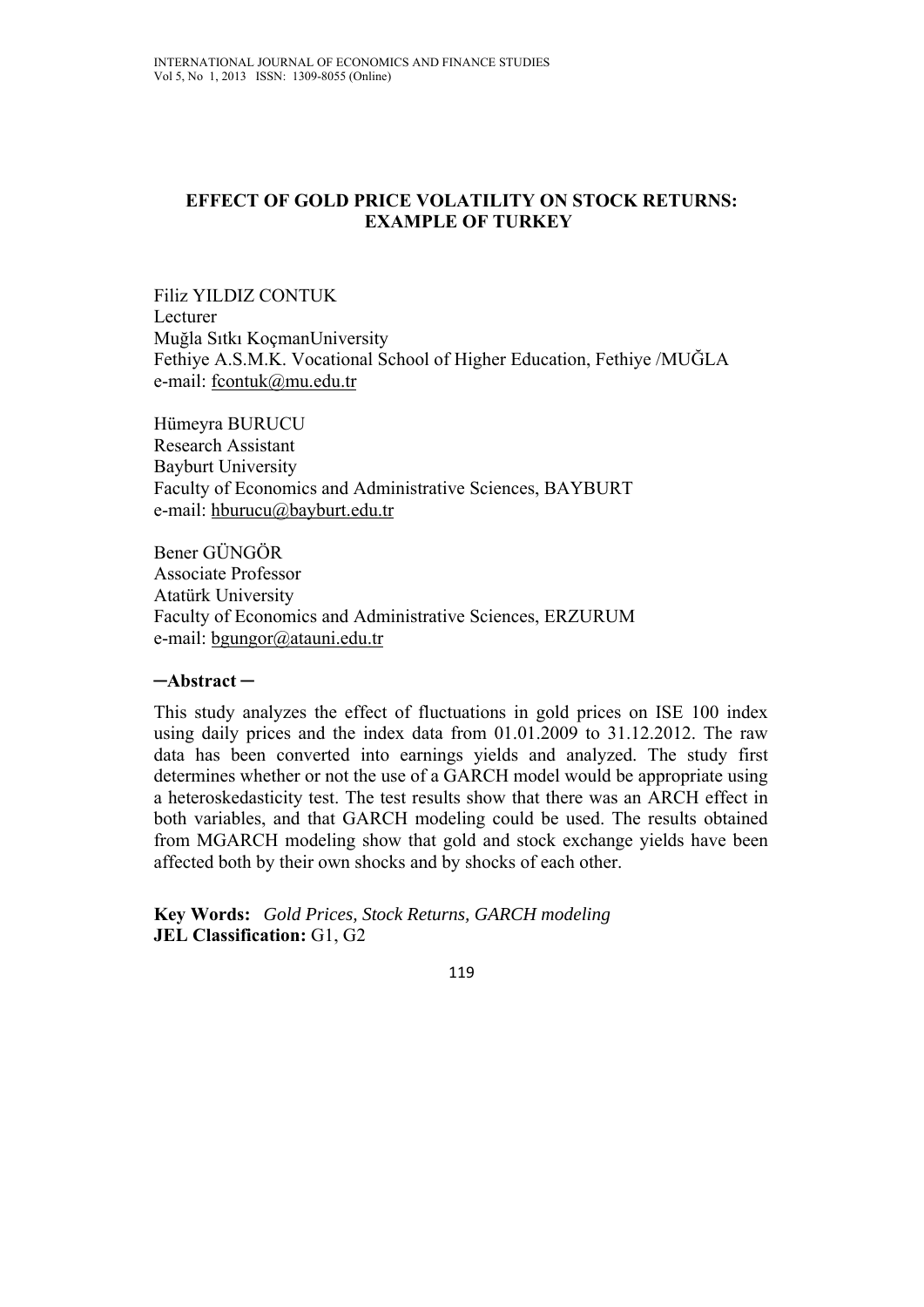# **INTRODUCTION**

Gold is a precious mineral that is extracted in limited quantities. It is not found easily in nature and therefore has a limited supply. A significant portion of Turkish people have used gold as an investment for centuries. Gold is sometimes seen as an ornament,, sometimes as a helping hand in hard times, sometimes as a symbol of wealth. Its most attractive features are its de facto value all around the world, its ability to yield returns on investments, to protect investors from risks arising from counterparties and its liquidity.<sup>1</sup>

Despite recent stagnation, the demand for gold has increased due to increased risk factors in markets caused by the crises occurring in the world economy, instability in the financial markets, concerns about terrorism and political tensions between countries. The graph below illustrates the change in the world's total gold demand between 2003 and 2012.

As the graph shows world gold demand is on the rise. However, at this point it is necessary to point out that while gold appeals to investors as a safe harbor, investment is not its only area of use. Although the jewelry sector gets the lion's share, gold is in demand, particularly in the electronics sector, dentistry, souvenir coins and medallion printing.



# **Figure 1: Historical Data for Gold Demand**

Source: World Gold Council

The next graph displays gold demand in certain countries in 2012.

 1 Korkmaz,T.; Ceylan,A. (2010) "Sermaye Piyasası ve Menkul Değer Analizi",Ekin Yayınevi,Bursa,s:95

<sup>120</sup>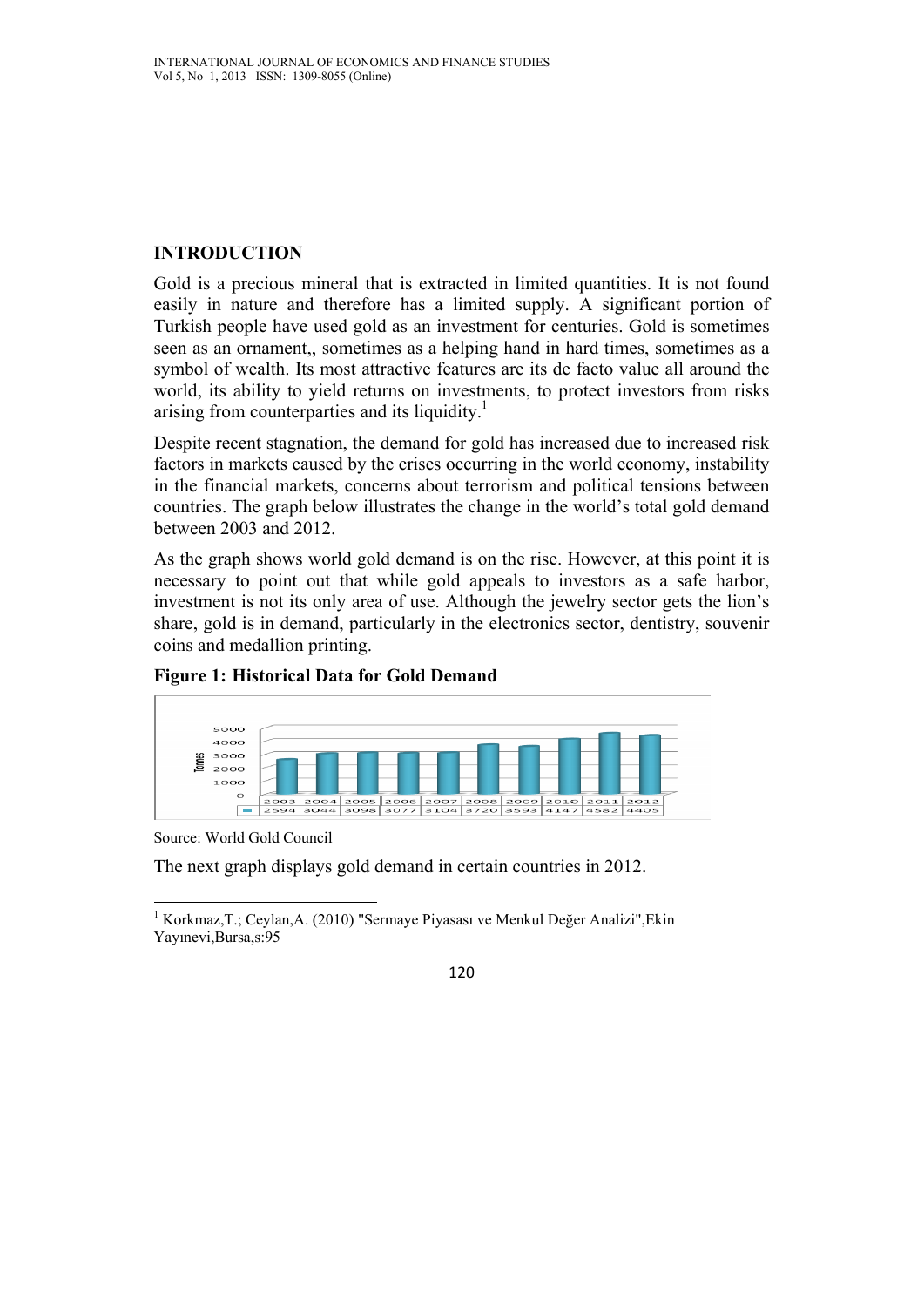The gold trade that was being conducted illegally before 1980 in Turkey gained an official identity upon deregulation in 1980, and its trade volume has steadily increased. This rising demand led to the need a separate market for gold transactions, and the Istanbul Gold Exchange was established in 1995 to serve to buyers and sellers of gold. However, unlike traditional jewelry transactions,

**Figure 2: Consumer Demand in Selected Countries: Four-Quarter Totals (value, US\$mn)** 



Source: World Gold Council

ornaments and jewelry are not the subject of this exchange. Only standard bullion with the minimal craftsmanship provided by the market's officially recognized refineries is traded.<sup>2</sup> With the establishment of this exchange Turkey's gold sector gained an organized structure, competitive pricing has been facilitated, the illegal gold trade has been prevented, and integrating domestic gold prices with international gold prices has lowered costs in the gold sector. Thanks to this development, international competitive power of the Turkish jewelry sector, which is one of the few sectors in the Turkish economy that is considered a global player, has increased as well. Meanwhile, trading has been subjected to certain standards and legal inspections. From the perspective of investors, the traceability and reliability of transactions have increased and the investor has been protected.<sup>3</sup> With this market, databases of official transactions have been developed, and researchers can obtain a larger range of accurate and accessible information.

The graph below displays the direction of the change in gold prices according to data from the Central Bank of Turkish Republic.

<sup>&</sup>lt;sup>2</sup> http://www.uzmantv.com/altin-almakla-altin-borsasinda-islem-yapmak-arasinda-ne-fark-var

<sup>&</sup>lt;sup>3</sup> http://www.iab.gov.tr/docs/iab.pdf

<sup>121</sup>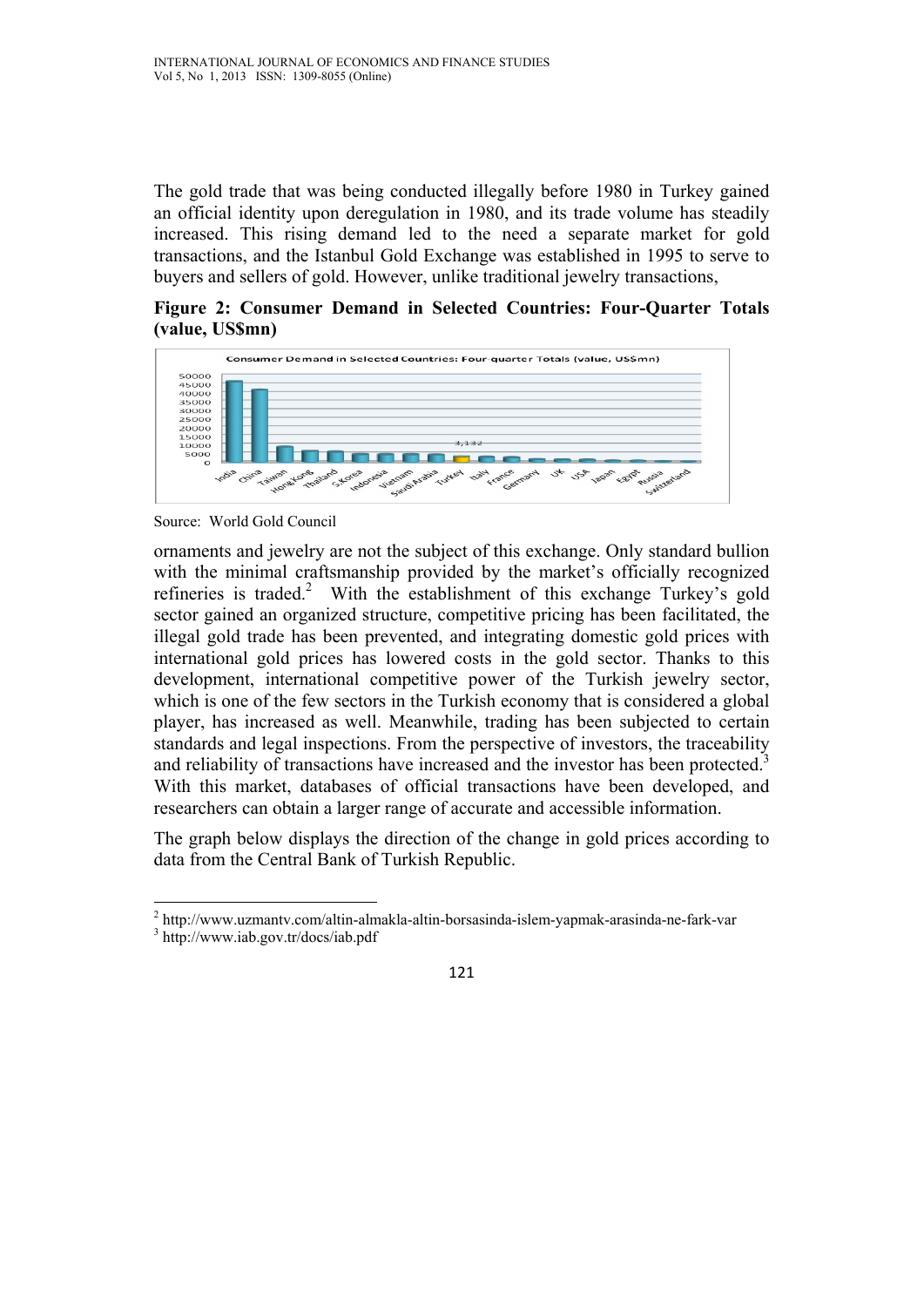

**Figure 3: 1Ons Gold London Sales Price (U.S. \$/Ounce)** 

Source:TCMB

Since the demand for which rises in times of economic instability, the price of gold has been rising significantly due to instability. Gold prices, which increased from \$59 to \$160 during the world wide "Oil Embargo" in 1973, reached its historical peak with the "Second Oil Shock" in 1979, as the graph shows. With the Iranian revolution following this serious increase, crude oil barrel prices jumped to \$100,(in current prices) and this led to a further increase in gold prices. Gold that was traded at 614.61\$/ounce (850\$ in current prices) began to lose value when central banks started to cash in their gold reserves, and this continued until the September 11 attacks. Since 9/11, however, economic recession in the US, terrorist attacks and political tensions have driven investors back to gold.<sup>4</sup>

This study analyzes the relationship between changes in gold prices and ISE returns. There is more than one factor that affect stock and gold prices, which are alternatives to one another from the investor's point of view, and show price movements are expressed as opposites in the literature. Particularly because gold is not a local investment instrument and it is a worldwide de facto commodity, changes in its price are explained, not by the local factors, but by macro factors. The literature on this subject (Koutsoyiannis (1983), Ghosh et al. (2002), Vural (2003), Tully and Lucey (2007), Topcu (2010), Toraman et al. (2011) ) reveals that, because gold prices are in dollars, they are directly affected by all kinds of policy changes, political and economic developments in the United States of America, as well as changes in oil prices. Likewise, there are also many factors that affect stock returns including macroeconomic variables such as: government

<sup>4</sup> Gökdemir L.; S. Ergün(2007) "Altın Fiyatlarındaki İstikrarsızlığın Altın Ticareti Üzerindeki Etkisi: Türkiye Örneği", E-Journal of Yaşar University, 27-40, No.5, Vol.1

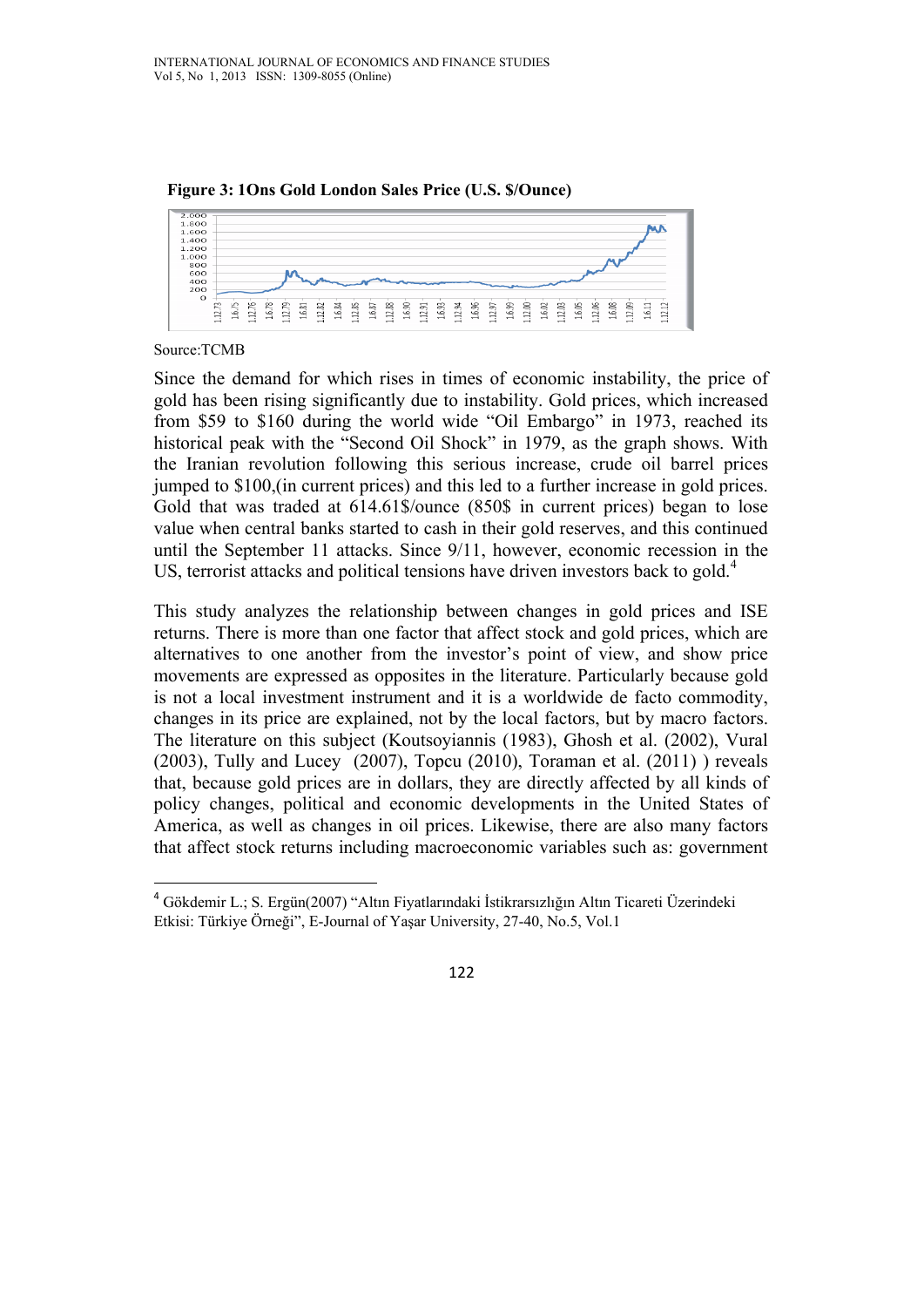debts, interest and inflation rates, export and import figures, foreign exchange rates, money supply, gold prices, arrangements concerning capital markets, oil prices and growth rates (Fama., (1981), Gong and Mariano (1997) Cheung et al., (1998), Zugul and Sahin 2009; Bali and Cinel, 2011; Yılmaz et al.; (2007), Kaya et al.,(2013).

### **Previous Studies**

Despite the many studies of gold prices couple studies that are considered helpful, we present below a grouping of gold price-index relationships and the factors that affect gold prices to provide subject matter integrity.

Using a probit economic model and 1997-2011 data in their study of the relationship between gold prices and stocks Mulyadi and Anwar (2012) compared stocks and gold investments. They concluded that gold investment was more advantageous than stock investment. However, in a study conducted in India by Bhunia and Das (2012) the causal relation between gold prices and stock exchange returns was analyzed using the Granger Causality test. Their results show that selected variables affect each other, and gold prices move in tandem with stock prices during and after a global financial crisis. Besides, the study also states that Indians started to see gold, not only as jewelry, but also as an important investment instrument. Gwilym et al. (2011) tried to explain the relation between gold prices and gold stock index levels, and whether or not this relation has any explanatory power regarding future gold investment yields. Their model was able to account for the stock prices of gold manufacturing companies.

Another study of gold prices by Bali and Cinel (2011) measures the effect of gold prices on the ISE. By using panel data analysis the study attempts to determine whether gold prices had any effect on the ISE 100 Index, its direction and magnitude and to determine this constant effect models and random effect models were used.The analyses performed make it evident that gold prices do not have a direct effect on ISE 100 Index but it is a factor ranking among the parameters explaining the changes in the ISE 100 Index. However, in a study by Mishra et al. (2010), the relation between gold price volatility and stock market returns was analyzed using the Granger Causality test for the period between January 1991 and December 2009. The study found a causal relationship between gold prices and stock market returns, and it determined that both variables contained important information for forecasting each other. In a 2001 study Graham Smith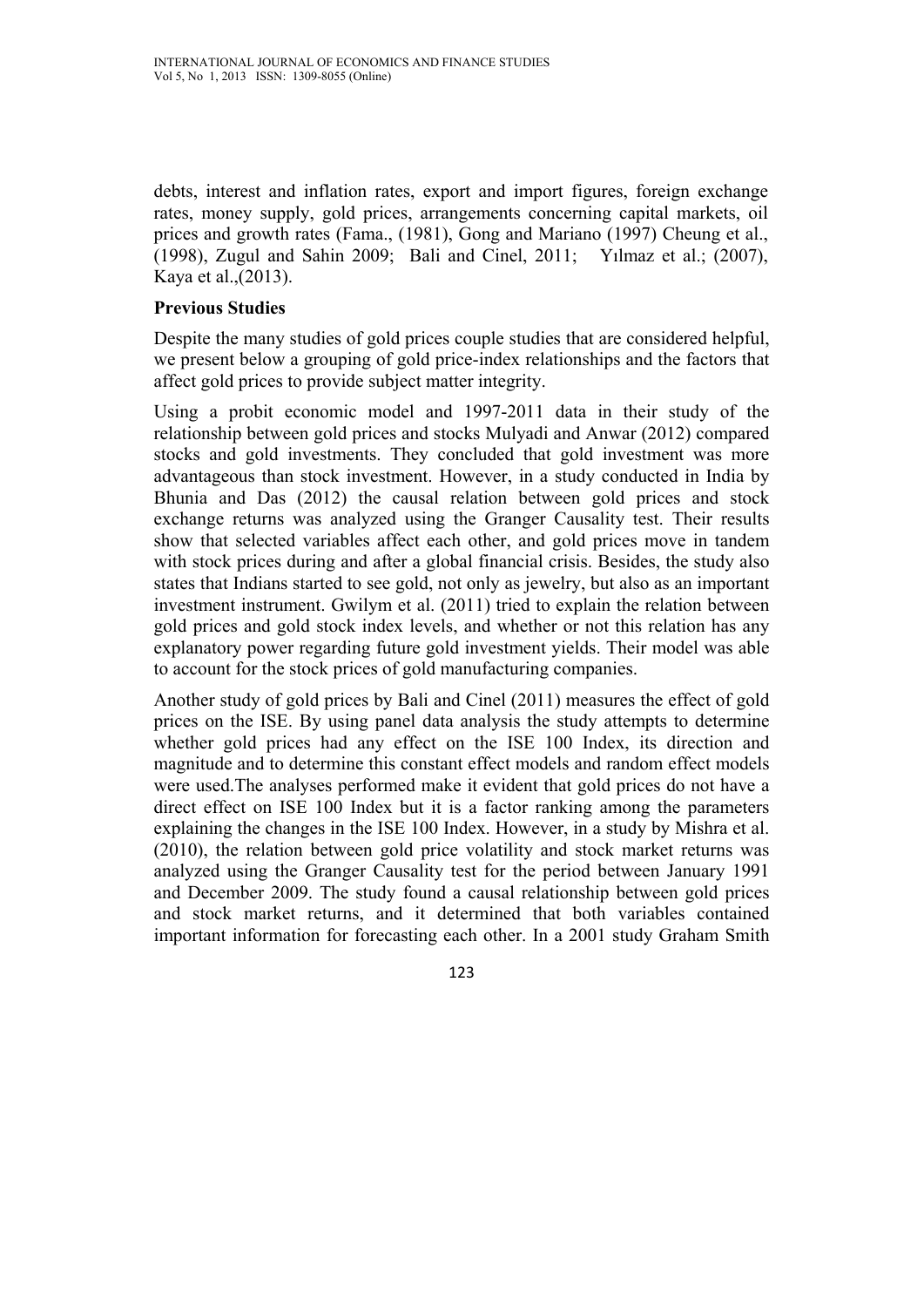used data from between January 1991 and October 2001 to analyze the relation between the price of gold and stock prices for the United States. His study found a minor negative relation between the price of gold and stock prices. Another study by Smith (2002) attempted to determine the short and long term relations between gold prices and stock market prices. The study used three different gold prices from the London exchange (at 10:30, at 15:00 and closing time) and 18 different stock market indexes. The study found that in the short term there was a negative relation between gold prices and the stock market, but that there was no significant relation in the long term. Another study by Kaliyamoorthy and Parithi (2012) analyzed the relation between gold prices and stock market for the period from June 2009 to June 2010 using the Chi Square test. The study found no relation between stock prices and gold rates. It claimed that the increase in the stock market index was not caused by an increase in the gold price.

Considering studies of the factors that affect gold prices, Toraman et al. (2011) attempted to determine these factors using the MGARCH model. In their study they used monthly data from between January 1992 and March 2010 and a series of oil prices, the USD exchange rate, the US inflation rate, US real interest rates, which are thought to affect gold prices. Their model shows that the highest correlation between gold prices was with the USD dollar exchange rate, and it was negative. The second highest correlation value with oil prices was positive.

Another study of the variables affecting gold prices by Duyar (2010) analyzed the effect of world gold supply on price formation. The study analyzed the world gold supply, gold prices, gold manufacturing costs and manufacturing–price movements of firms.

Poyraz and Didin's study (2008) analyzed the extent of the effect on gold prices of foreign exchange rates, foreign currency reserves and oil prices using a multi factor model, and found a negative relation between gold prices and oil prices and a positive relation between gold prices and central bank foreign currency reserves. Another study conducted by Aksoy and Topcu (2013) analyzed short term and long term relations between gold prices and stocks, government debt securities, the consumer price index (CPI) and the producer price index (PPI). The analysis found a negative relation between gold returns and stock returns, and a positive relation between gold returns and PPI based inflation. Another study by Omag (2012) analyzed the relation between gold prices in Turkey and selected financial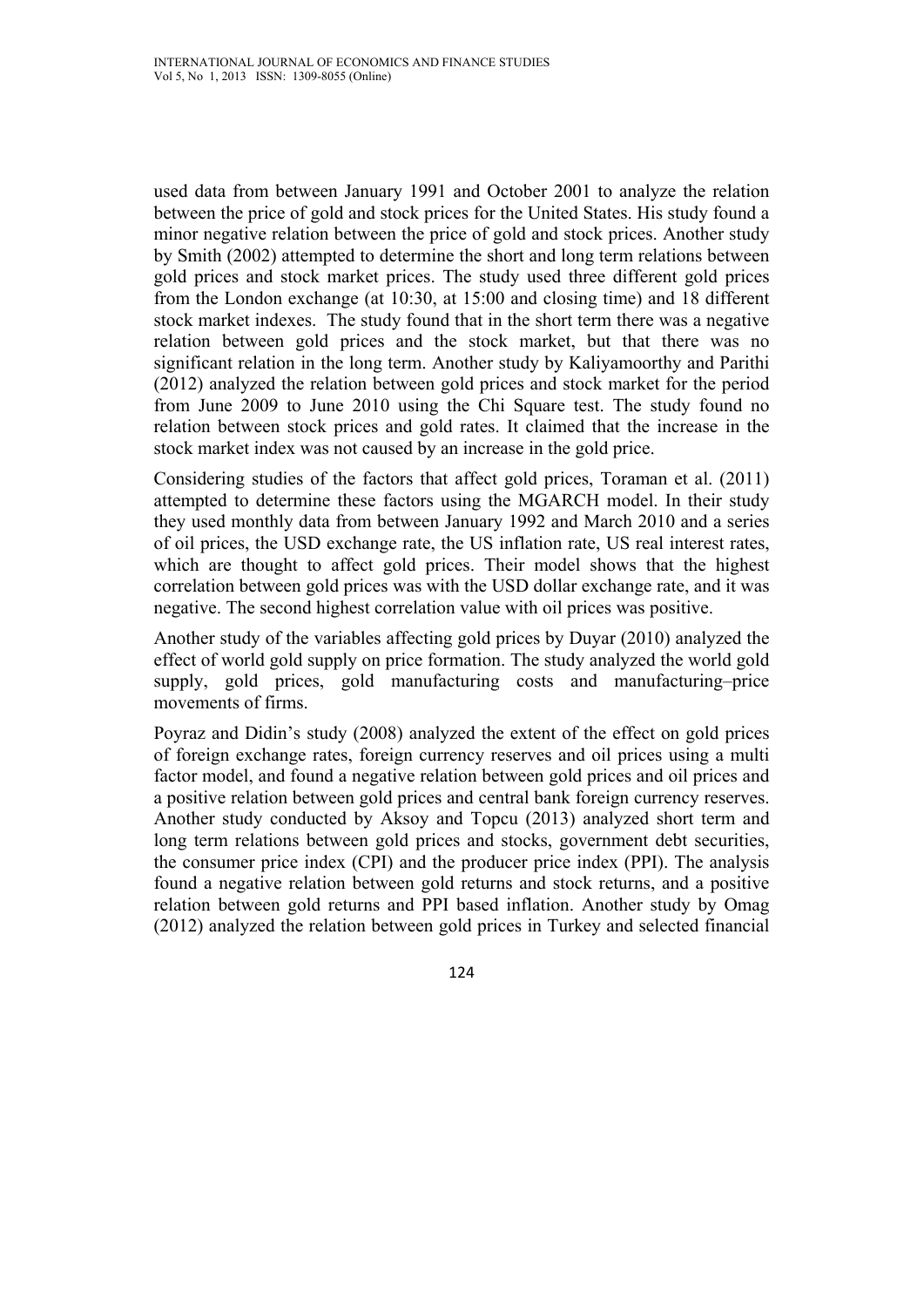variables for January 2002- December 2011, and attempted to determine how gold prices were affected by these variables. It found that gold prices in terms of national currency were affected positively by the Turkish lira/American dollar exchange rate and the ISE 100 index. Another study by Dirk G. Baur (2009) analyzed daily, weekly, monthly and quarterly gold prices using the GARCH model for the period between 19 November 1979 and 18 November 2009 and found that in times of high uncertainty in the markets or in macroeconomic crisis environments gold prices rose due to gold's capacity to serve as a safe harbor.

### **Data Set and Methodology**

This study uses daily gold prices and ISE return data from January 2009 to December 2012. It is an attempt to analyze the interactions of price fluctuations between these two investment instruments. Some studies of this subject show that the least squares method and the Granger causality method can be utilized to analyze the relations between two investment instruments. However, to determine price volatility and the dynamic relations between the two variables the GARCH (Generalized Autoregressive Conditional Heteroskedasticity) model, a nonlinear method, provides more effective results. Therefore, we will attempt to analyze the effect of volatility in gold prices on ISE 100 index returns by employing the M-GARCH (Multivariate- Generalized Autoregressive Conditional Heteroskedasticity) based on Baba-Engle-Kraft-Krone (BEKK) modeling.

### **GARCH Models**

After the success of the autoregressive conditional heteroscedasticity (ARCH) model and the generalized ARCH (GARCH) model in describing the time-varying variances of economic data in the univariate case, many researchers have extended these models to multivariate dimension. Engle and Kroner (1995) proposed a class of MGARCH model called the BEKK (named after Baba, Engle, Kraft, and Kroner) model. The motivation is to ensure the condition of a positivedefinite conditional-variance matrix in the process of optimization. Engle and Kroner provided some theoretical analysis of the BEKK model and related it to the vech-representation form.

Applications of the multivariate GARCH (MGARCH) models to financial data have been numerous. For example, Bollerslev (1990) studied the changing variance structure of the exchange rate regime in the European Monetary System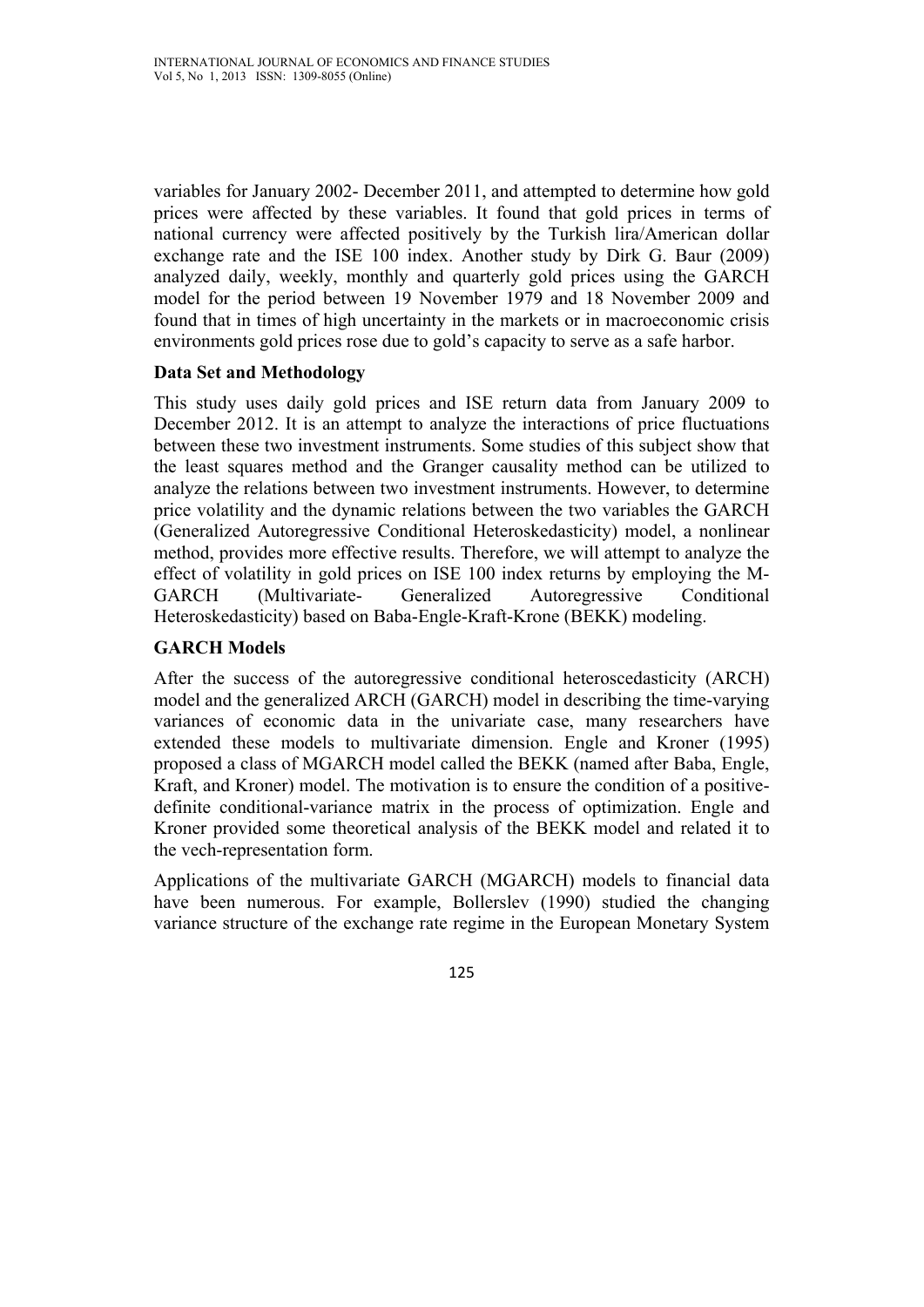assuming the correlations to be time invariant. Kroner and Claessens (1991) applied the models to calculate the optimal debt portfolio in multiple currencies. Lien and Luo (1994) evaluated the multiperiod hedge ratios of currency futures in a MGARCH framework. Karolyi (1995) examined the international transmission of stock returns and volatility using different versions of MGARCH models. Baillie and Myers (1991) estimated the optimal hedge ratios of commodity futures and argued that these ratios are nonstationary. Gourieroux (1997, Chapter 6) presented a survey of several versions of MGARCH models. See also Bollerslev, Chou and Kroner (1992) and Bera and Higgins (1993) for surveys on the methodology and applications of GARCH and MGARCH models.

Engle and Kroner (1995) propose a parametrization that imposes positive definiteness restrictions. Consider the following model;

$$
\mathbf{H}_{t} = \mathbf{C}\mathbf{C}' + \sum_{k=1}^{K} \sum_{i=1}^{q} \mathbf{A}_{ik} \boldsymbol{\epsilon}_{t-i} \boldsymbol{\epsilon}'_{t-i} \mathbf{A}'_{ik} + \sum_{k=1}^{K} \sum_{i=1}^{p} \mathbf{B}_{ik} \mathbf{H}_{t-i} \mathbf{B}'_{ik} \qquad (1)
$$

where C, Aik and Bik are  $(N \times N)$ .

• The intercept matrix is decomposed into CC', where C is a lower triangular matrix.

• Without any further assumption CC′ is positive semi definite.

• This representation is general, it includes all positive definite diagonal representations and nearly all positive definite vech representations.

For exposition simplicity we will assume that  $K = 1$ :

$$
\mathbf{H}_{t} = \mathbf{C}\mathbf{C}' + \sum_{i=1}^{q} \mathbf{A}_{i} \boldsymbol{\epsilon}_{t-i} \boldsymbol{\epsilon}'_{t-i} \mathbf{A}'_{i} + \sum_{i=1}^{p} \mathbf{B}_{i} \mathbf{H}_{t-i} \mathbf{B}'_{i}
$$

Consider the simple GARCH(1,1) model:

$$
\mathbf{H}_t = \mathbf{C}\mathbf{C}' + \mathbf{A}_1 \boldsymbol{\epsilon}_{t-1} \boldsymbol{\epsilon}_{t-1}' \mathbf{A}'_1 + \mathbf{B}_1 \mathbf{H}_{t-1} \mathbf{B}'_1
$$
 (2)

Proposition 1. (Engle and Kroner (1995)) Suppose that the diagonal elements in C are restricted to be positive and that  $a_{11}$  and  $b_{11}$  are also restricted to be positive. Then if  $K = 1$  there exists no other C,  $A_1$ ,  $B_1$  in the model (2) that will give an equivalent representation.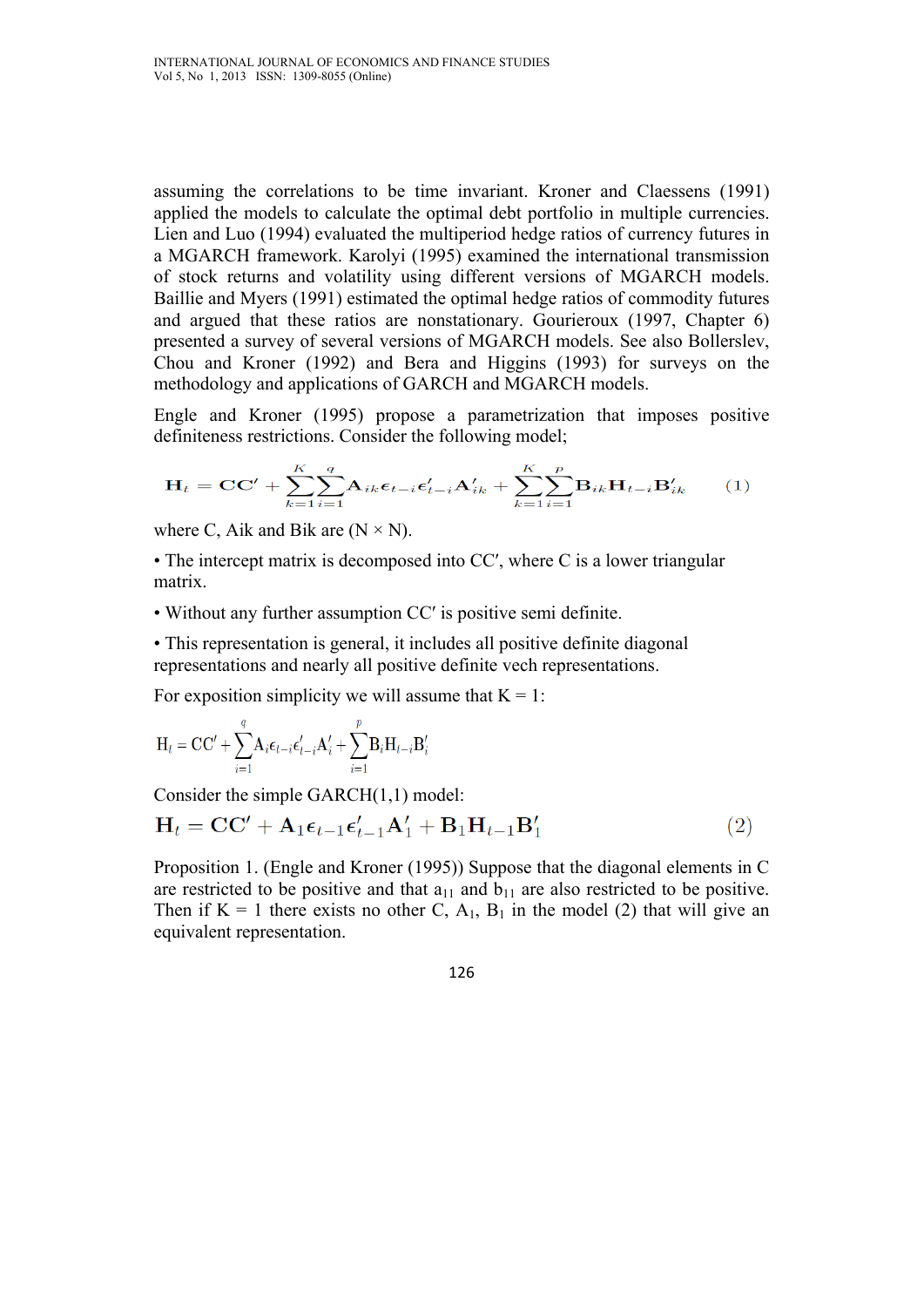$MGARCH(1,1)-BEKK, N = 2$ :

$$
\mathbf{H}_{t} = \mathbf{CC}' + \begin{bmatrix} a_{11} & a_{12} \\ a_{21} & a_{22} \end{bmatrix} \begin{bmatrix} \varepsilon_{1t-1}^{2} & \varepsilon_{1t-1} \varepsilon_{2t-1} \\ \varepsilon_{2t-1} \varepsilon_{1t-1} & \varepsilon_{2t-1}^{2} \end{bmatrix} \begin{bmatrix} a_{11} & a_{12} \\ a_{21} & a_{22} \end{bmatrix} + \begin{bmatrix} b_{11} & b_{12} \\ b_{21} & b_{22} \end{bmatrix} \begin{bmatrix} h_{11t-1} & h_{12t-1} \\ h_{21t-1} & h_{22t-1} \end{bmatrix} \begin{bmatrix} b_{11} & b_{12} \\ b_{21} & b_{22} \end{bmatrix}'
$$

Proposition 2. (Engle and Kroner (1995)) (Sufficient condition). If  $H_0$ ,  $H_{-1}$ , ... ,H<sub>-p</sub>+1 are all positive definite, then the BEKK parametrization (with K = 1) yields a positive definite H<sub>t</sub> for all possible values of  $\varepsilon_t$  if C is a full rank matrix or if any  $B_i$  i = 1, ..., p is a full rank matrix.

Consider MGARCH $(1,1)$ -BEKK, N = 2 with

 $A_1 = diag(a_{11}, a_{22}) B_1 = diag(b_{11}, b_{22})$  the model reduces to:

$$
\mathbf{H}_{t} = \mathbf{CC}' + \begin{bmatrix} a_{11} & 0 \\ 0 & a_{22} \end{bmatrix} \begin{bmatrix} \varepsilon_{1t-1}^{2} & \varepsilon_{1t-1} \varepsilon_{2t-1} \\ \varepsilon_{2t-1} \varepsilon_{1t-1} & \varepsilon_{2t-1}^{2} \end{bmatrix} \begin{bmatrix} a_{11} & 0 \\ 0 & a_{22} \end{bmatrix}'
$$

$$
+ \begin{bmatrix} b_{11} & 0 \\ 0 & b_{22} \end{bmatrix} \begin{bmatrix} h_{11t-1} & h_{12t-1} \\ h_{21t-1} & h_{22t-1} \end{bmatrix} \begin{bmatrix} b_{11} & 0 \\ 0 & b_{22} \end{bmatrix}'
$$

$$
h_{11,t} = c_{11}^{2} + a_{11}^{2} \varepsilon_{1t-1}^{2} + b_{11}^{2} h_{11t-1}
$$

$$
h_{12,t} = c_{21}c_{11} + a_{11}a_{22}\varepsilon_{1t-1}\varepsilon_{2t-1} + b_{11}b_{22}h_{12t-1}
$$

$$
h_{22,t} = c_{21}c_{11} + c_{22}^{2} + a_{22}^{2}\varepsilon_{1t-1}^{2} + b_{22}^{2}h_{11t-1}
$$

**Application of MGARCH Model to the Gold price and ISE 100 Index Volatility** 

We can show MGARCH $(1,1)$ -BEKK, N = 2 parametrization used in the study as follows;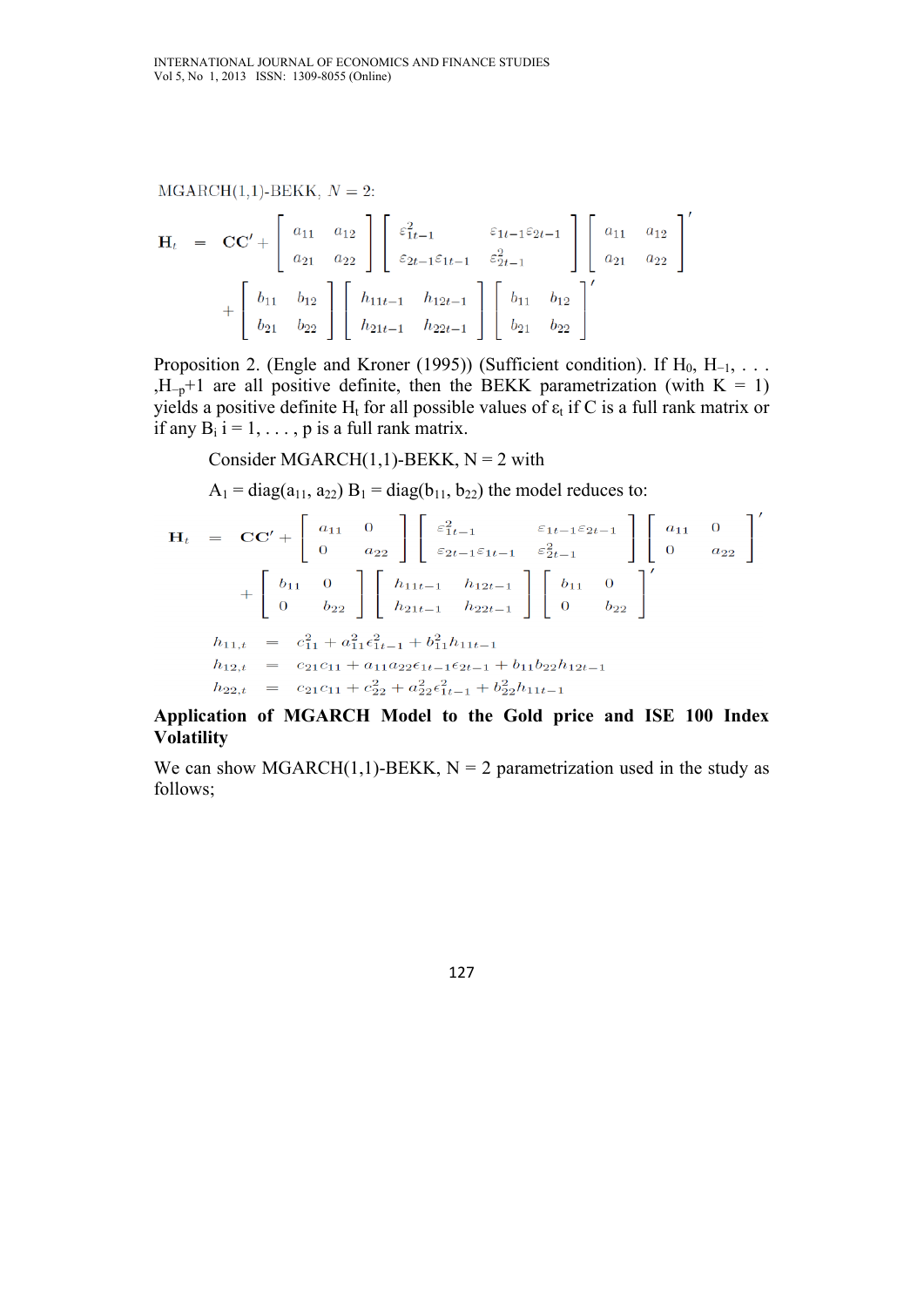$$
\begin{bmatrix} h_{11r} & h_{21r} \\ h_{21r} & h_{22r} \end{bmatrix} = \begin{bmatrix} a_{11}^* & 0 \\ a_{21}^* & a_{22}^* \end{bmatrix} \begin{bmatrix} a_{11}^* & a_{21}^* \\ 0 & a_{22}^* \end{bmatrix}
$$
  
+ 
$$
\begin{bmatrix} b_{11}^* & 0 \\ 0 & b_{22}^* \end{bmatrix} \begin{bmatrix} h_{11r-1} & h_{21r-1} \\ h_{21r-1} & h_{22r-1} \end{bmatrix} \begin{bmatrix} b_{11}^* & 0 \\ 0 & b_{22}^* \end{bmatrix}
$$
  
+ 
$$
\begin{bmatrix} c_{11}^* & 0 \\ 0 & c_{22}^* \end{bmatrix} \begin{bmatrix} \varepsilon_{1r-1}^2 & \varepsilon_{1,r-1} \varepsilon_{2,r-1} \\ \varepsilon_{2r-1} \varepsilon_{1r-1} & \varepsilon_{2,r-1}^2 \end{bmatrix} \begin{bmatrix} c_{11}^* & 0 \\ 0 & c_{22}^* \end{bmatrix}
$$

So the diagonal MGARCH model is:

$$
h_{11t} = a_{11}^{*2} + b_{11}^{*2}h_{11,t-1} + c_{11}^{*2} \varepsilon_{1,t-1}^2
$$
  
\n
$$
h_{21t} = a_{11}^{*}a_{21}^{*} + b_{11}^{*}b_{22}^{*}h_{21,t-1} + c_{11}^{*}c_{22}^{*} \varepsilon_{1,t-1} \varepsilon_{2,t-1}
$$
  
\n
$$
h_{22t} = (a_{21}^{*2} + a_{22}^{*2}) + b_{22}^{*2}h_{22,t-1} + c_{22}^{*2} \varepsilon_{2,t-1}^2
$$

 $h_{11t}$  is gold price variance model,  $h_{21t}$  is ISE 100 variance and  $h_{22t}$  is covariance model.

When we look at the graphics, we can see gold price and ISE 100 series are not stationary.





We can show some descriptive statistics about series as follows;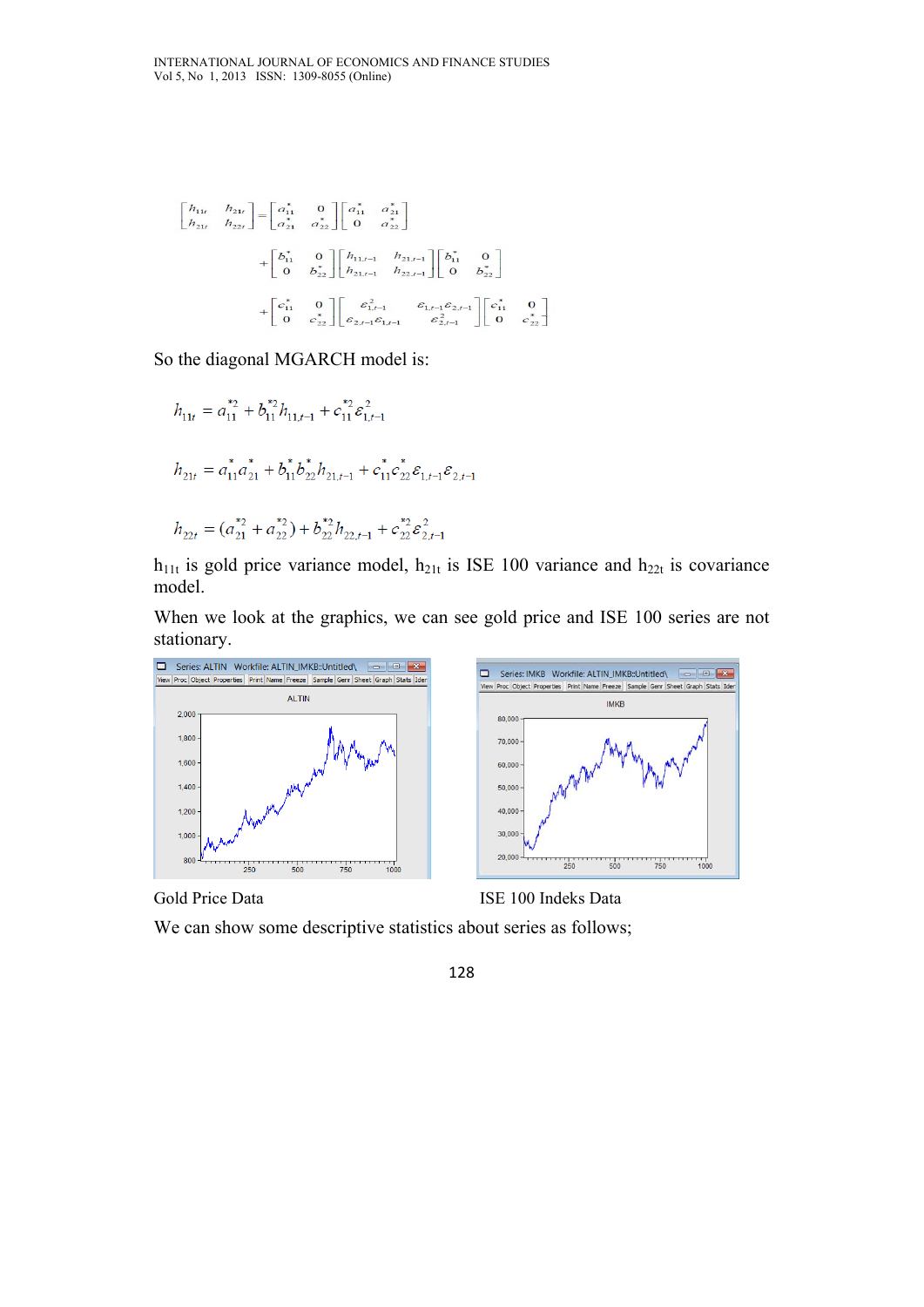| □ Group: UNTITLED Workfile: ALTIN IMKB::Untitled\ =   □ |              |                                           |  | -23                      |
|---------------------------------------------------------|--------------|-------------------------------------------|--|--------------------------|
| View Proc Object                                        |              | Print Name Freeze Sample Sheet Stats Spec |  |                          |
|                                                         | <b>RIMKB</b> | <b>RALTIN</b>                             |  |                          |
| Mean                                                    | 0.001056     | 0.000650                                  |  | ∼                        |
| Median                                                  | 0.001598     | 0.001156                                  |  |                          |
| Maximum                                                 | 0.068952     | 0.040875                                  |  |                          |
| Minimum                                                 | $-0.073401$  | $-0.063901$                               |  |                          |
| Std. Dev.                                               | 0.015327     | 0.010748                                  |  |                          |
| <b>Skewness</b>                                         | $-0.264689$  | $-0.468263$                               |  |                          |
| Kurtosis                                                | 4.887541     | 6.244584                                  |  |                          |
|                                                         |              |                                           |  |                          |
| Jarque-Bera                                             | 161 2482     | 478.5099                                  |  |                          |
| Probability                                             | 0.000000     | 0.000000                                  |  |                          |
|                                                         |              |                                           |  |                          |
| <b>Sum</b>                                              | 1.063332     | 0.654164                                  |  |                          |
| Sum Sq. Dev.                                            | 0.236330     | 0.116205                                  |  |                          |
|                                                         |              |                                           |  |                          |
| Observations                                            | 1007         | 1007                                      |  |                          |
|                                                         |              |                                           |  |                          |
|                                                         |              |                                           |  |                          |
|                                                         |              |                                           |  | $\overline{\phantom{a}}$ |
|                                                         | $\tilde{ }$  |                                           |  | $- = \pm$                |

Desciptive Statistics of ISE100 and Gold Return

In the study prices are converted to return series. Graphics of return series are as follows;





ISE 100 Returns Gold Return

Compliance of GARCH modeling is tested by investigating of presence of ARCH effects in residuals of the series. We used Heteroskedasticity test to investigate ARCH effects in residuals.

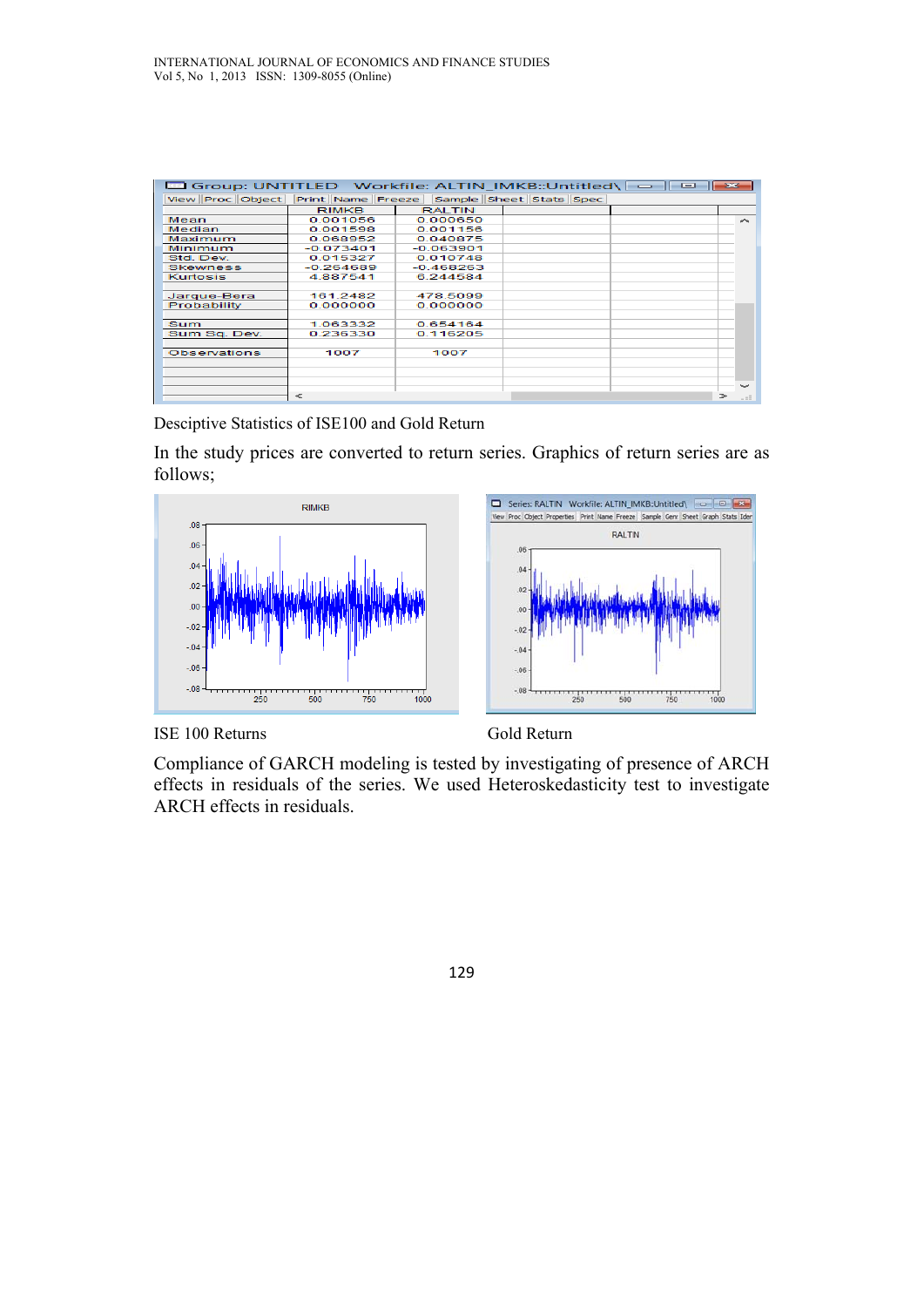| Heteroskedasticity Test: ARCH ISE 100 Return Series |  |  |
|-----------------------------------------------------|--|--|
|                                                     |  |  |

| F-statistic      | 34.09982 Prob. F(1,1004)     | 0.0000 |
|------------------|------------------------------|--------|
| $Obs*R$ -squared | 33.04539 Prob. Chi-Square(1) | 0.0000 |
|                  |                              |        |

Test Equation:

Dependent Variable: RESID^2

Method: Least Squares

Date: 04/10/13 Time: 17:55

Sample (adjusted): 2 1007

Included observations: 1006 after adjustments

| Variable           | Coefficient | Std. Error            | t-Statistic | Prob.       |
|--------------------|-------------|-----------------------|-------------|-------------|
| C                  | 0.000191    | 1.61E-05              | 11.89489    | 0.0000      |
| $RESID^2(-1)$      | 0.180862    | 0.030972              | 5.839505    | 0.0000      |
| R-squared          | 0.032848    | Mean dependent var    |             | 0.000234    |
| Adjusted R-squared | 0.031885    | S.D. dependent var    |             | 0.000462    |
| S.E. of regression | 0.000455    | Akaike info criterion |             | $-12.55166$ |
| Sum squared resid  | 0.000208    | Schwarz criterion     |             | $-12.54189$ |
| Log likelihood     | 6315.486    | Hannan-Quinn criter.  |             | $-12.54795$ |
| F-statistic        | 34.09982    | Durbin-Watson stat    |             | 2.057815    |
| Prob(F-statistic)  | 0.000000    |                       |             |             |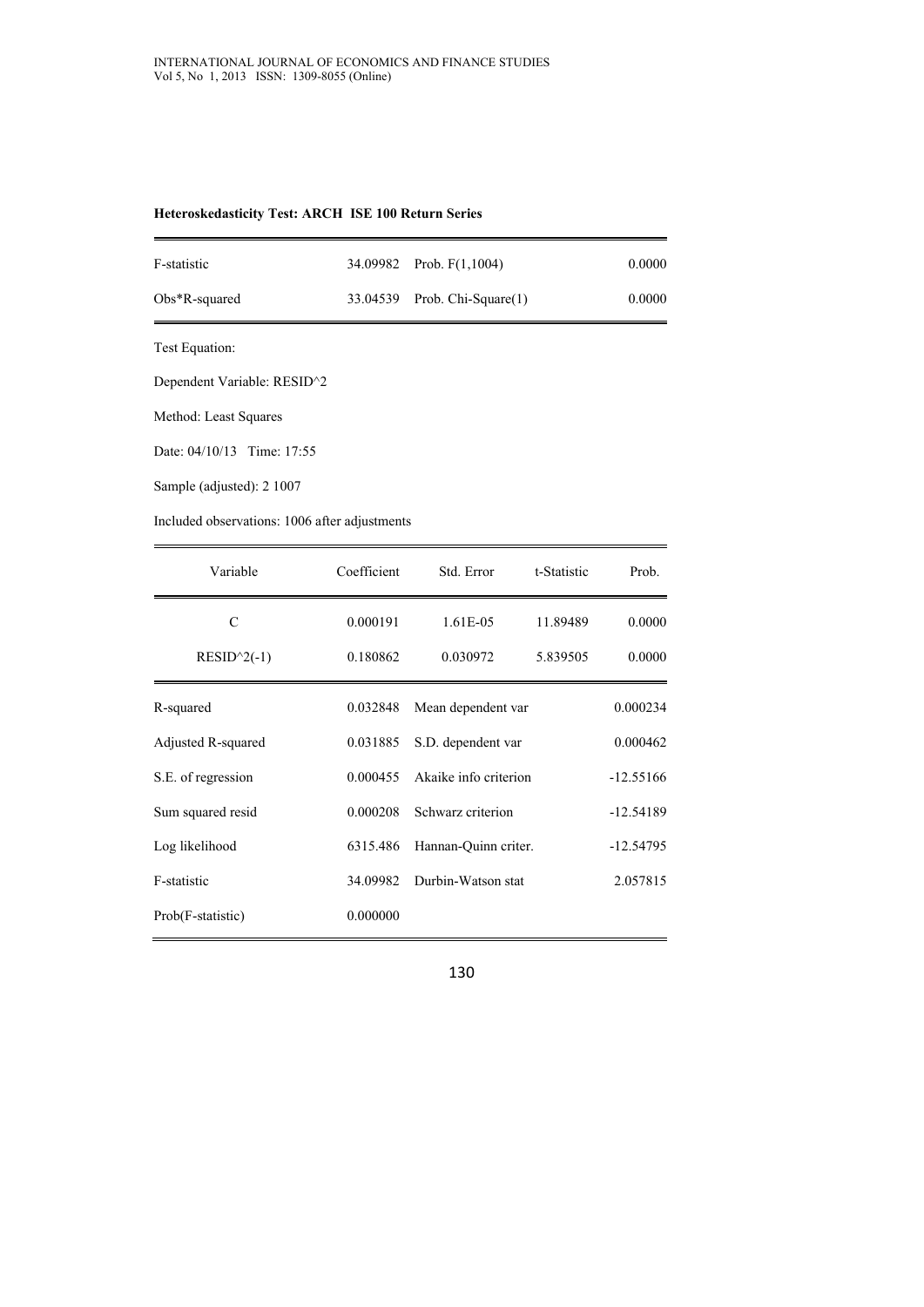#### **Heteroskedasticity Test: ARCH Gold Return Series**

| F-statistic      | 22.11416 | Prob. $F(1,1004)$   | 0.0000 |
|------------------|----------|---------------------|--------|
| $Obs*R$ -squared | 21.68067 | Prob. Chi-Square(1) | 0.0000 |

Test Equation:

Dependent Variable: RESID^2

Method: Least Squares

Date: 04/10/13 Time: 17:59

Sample (adjusted): 2 1007

Included observations: 1006 after adjustments

| Variable           | Coefficient | Std. Error            | t-Statistic | Prob.       |
|--------------------|-------------|-----------------------|-------------|-------------|
| C                  | 9.85E-05    | 9.01E-06              | 10.93569    | 0.0000      |
| $RESID^2(-1)$      | 0.146813    | 0.031220              | 4.702569    | 0.0000      |
| R-squared          | 0.021551    | Mean dependent var    |             | 0.000115    |
| Adjusted R-squared | 0.020577    | S.D. dependent var    |             | 0.000265    |
| S.E. of regression | 0.000262    | Akaike info criterion |             | $-13.65605$ |
| Sum squared resid  | 6.88E-05    | Schwarz criterion     |             | $-13.64628$ |
| Log likelihood     | 6870.994    | Hannan-Quinn criter.  |             | $-13.65234$ |
| F-statistic        | 22.11416    | Durbin-Watson stat    |             | 1.997417    |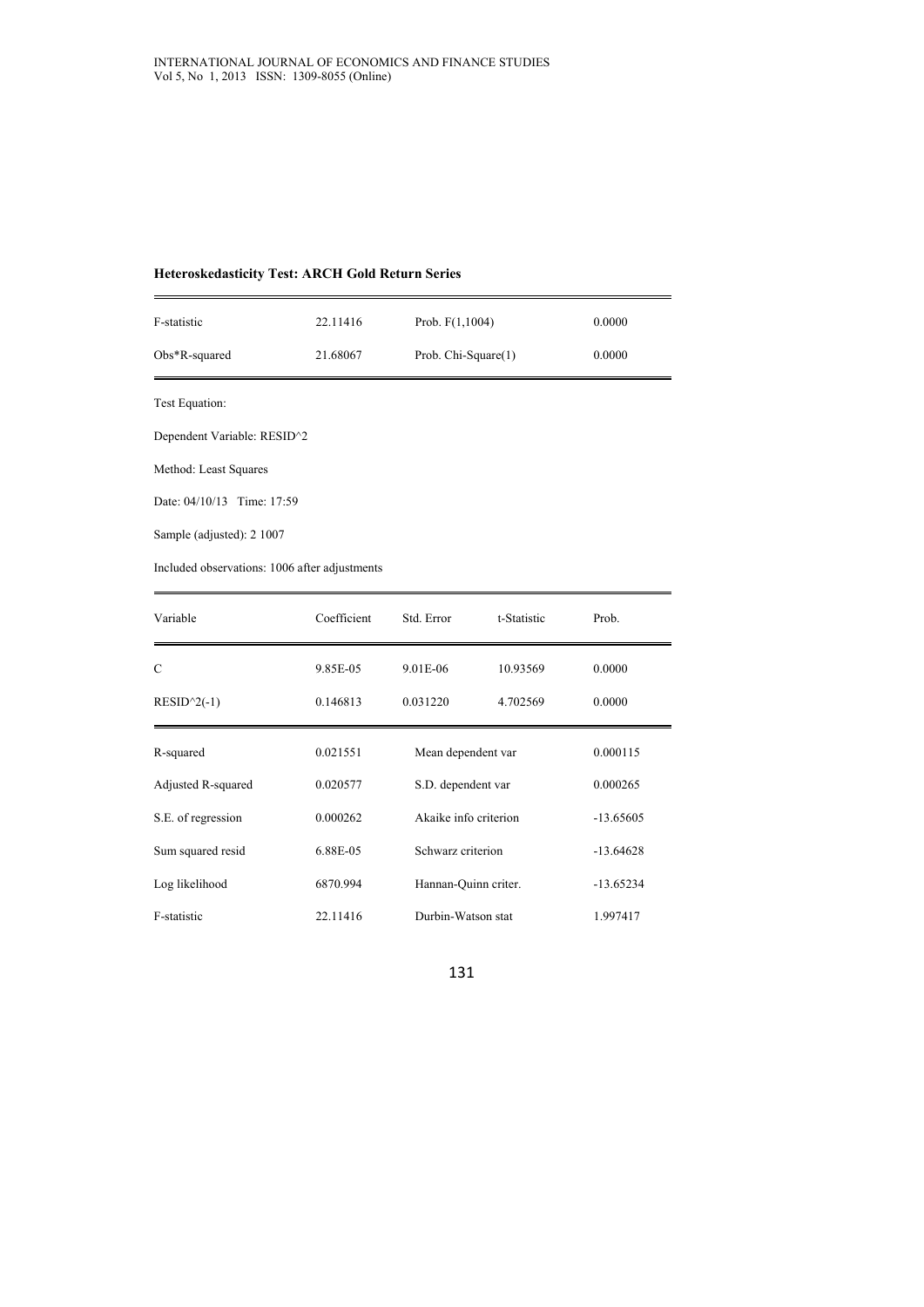Prob(F-statistic) 0.000003

As seen in Heteroskedasticity Test results, ISE 100 return and Gold return series reflect ARCH effects. So we concluded that GARCH model is suitable for our study.

Result of the MGARCH model is presented as follows.

**Estimation Command:** 

=======================

========================

ARCH(DERIV=AA) @DIAGBEKK C(INDEF) ARCH(1,DIAG) GARCH(1,DIAG)

Estimated Equations:

 $RALTIN = C(1)$ 

 $RIMKB = C(2)$ 

Substituted Coefficients:

======================= RALTIN = 0.000624907626417

RIMKB = 0.00143136704808

=======================

========================

**Variance-Covariance Representation:** 

 $GARCH = M + A1*RESID(-1)*RESID(-1)*A1 + B1*GARCH(-1)*B1$ 

**Variance and Covariance Equations:** 

 $GARCH1 = M(1,1) + A1(1,1)^{2*}RESID1(-1)^{2} + B1(1,1)^{2*}GARCH1(-1)$  $GARCH2 = M(2,2) + A1(2,2)^2 * RESID2(-1)^2 + B1(2,2)^2 * GARCH2(-1)$  $COV1_2 = M(1,2) + A1(1,1)*A1(2,2)*RESID1(-1)*RESID2(-1) + B1(1,1)*B1(2,2)*COVI_2(-1)$ 

**Substituted Coefficients:**  =======================

GARCH1 = 2.02528042073e-06+0.0347599201076\*RESID1(-1)^2+0.945655264683\*GARCH1(-1)  $GARCH2 = 8.82955222273e-06+0.0860227858744*RESID2(-1)^{2}+0.874653103174*GARCH2(-1)$  $COV1_2 = 7.01947597745e-07 + 0.0546822198198*RESID1(-1)*RESID2(-1) + 0.909461550473*COV1_2(-1)$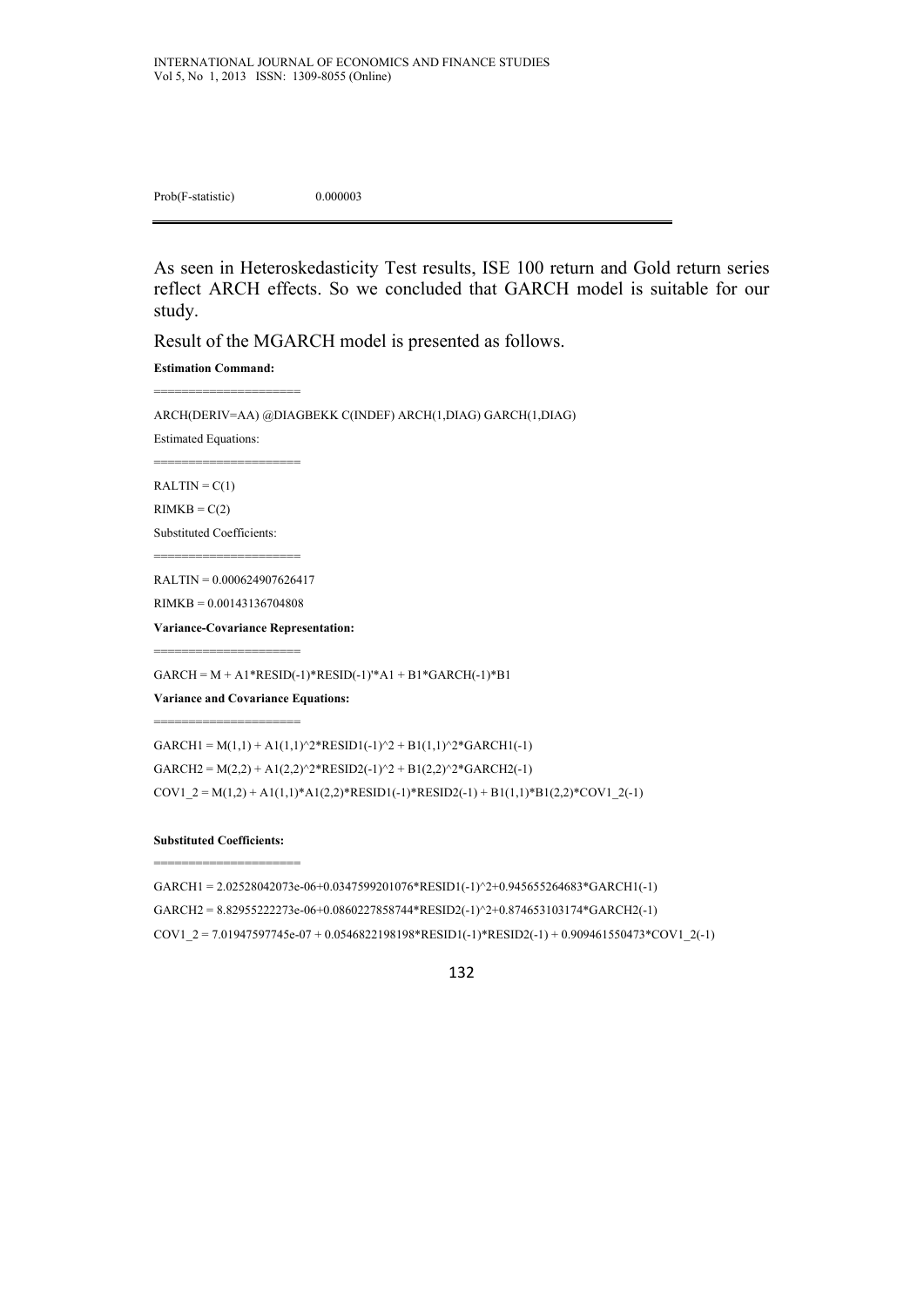### System: UNTITLED

Estimation Method: ARCH Maximum Likelihood (Marquardt)

Covariance specification: BEKK

Date: 04/10/13 Time: 18:42

Sample: 1 1007

Included observations: 1007

Total system (balanced) observations 2014

Presample covariance: backcast (parameter =0.7)

Convergence achieved after 11 iterations

|      | Coefficient | Std. Error | z-Statistic | Prob.  |
|------|-------------|------------|-------------|--------|
| C(1) | 0.000625    | 0.000303   | 2.062004    | 0.0392 |
| C(2) | 0.001431    | 0.000446   | 3.212094    | 0.0013 |

#### **Variance Equation Coefficients**

| C(3) | $2.03E-06$ | 7.08E-07   | 2.860545 | 0.0042 |
|------|------------|------------|----------|--------|
| C(4) | 7.02E-07   | 4.00E-07   | 1.755694 | 0.0791 |
| C(5) | 8.83E-06   | $2.52E-06$ | 3.500068 | 0.0005 |
| C(6) | 0.186440   | 0.014555   | 12.80964 | 0.0000 |
| C(7) | 0.293296   | 0.020677   | 14.18494 | 0.0000 |
| C(8) | 0.972448   | 0.004709   | 206.5023 | 0.0000 |
| C(9) | 0.935229   | 0.009230   | 101.3271 | 0.0000 |
|      |            |            |          |        |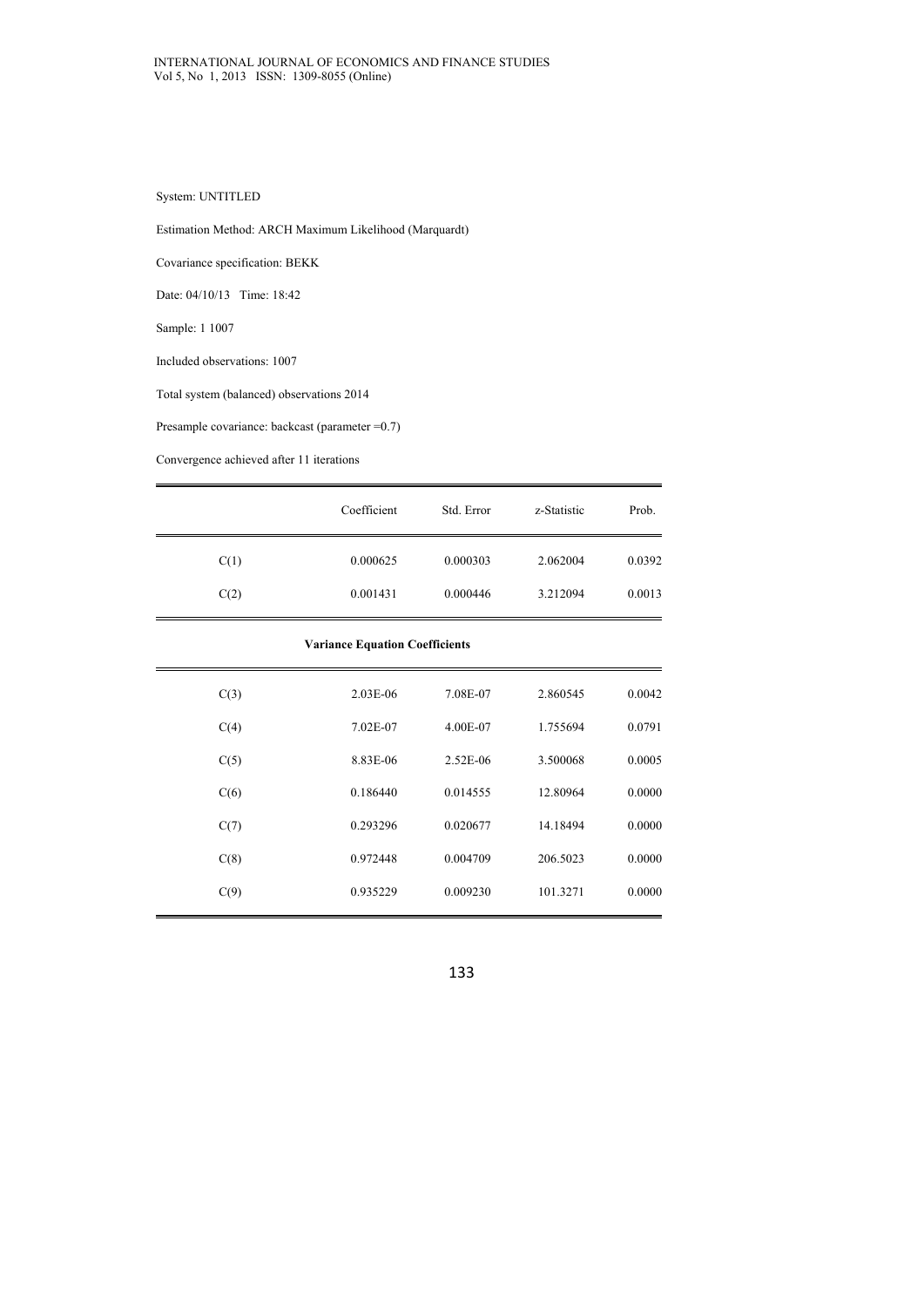#### INTERNATIONAL JOURNAL OF ECONOMICS AND FINANCE STUDIES Vol 5, No 1, 2013 ISSN: 1309-8055 (Online)

| Log likelihood        | 6028.963 Schwarz criterion    | $-11.91231$ |
|-----------------------|-------------------------------|-------------|
| Avg. log likelihood   | 2.993527 Hannan-Quinn criter. | -11.93954   |
| Akaike info criterion | $-11.95623$                   |             |

### **Equation: R GOLD = C(1)**

| R-squared                        | $-0.000005$ | Mean dependent var | 0.000650 |
|----------------------------------|-------------|--------------------|----------|
| Adjusted R-squared               | $-0.000005$ | S.D. dependent var | 0.010748 |
| S.E. of regression               | 0.010748    | Sum squared resid  | 0.116206 |
| Durbin-Watson stat               | 1.935602    |                    |          |
| Equation: $R \text{ ISE} = C(2)$ |             |                    |          |
| R-squared                        | $-0.000601$ | Mean dependent var | 0.001056 |
| Adjusted R-squared               | $-0.000601$ | S.D. dependent var | 0.015327 |
| S.E. of regression               | 0.015332    | Sum squared resid  | 0.236472 |
| Durbin-Watson stat               | 1.963983    |                    |          |

Covariance specification: BEKK

 $GARCH = M + A1*RESID(-1)*RESID(-1)*A1 + B1*GARCH(-1)*B1$ 

M is an indefinite matrix

A1 is diagonal matrix

B1 is diagonal matrix

| <b>Tranformed Variance Coefficients</b> |             |            |             |       |
|-----------------------------------------|-------------|------------|-------------|-------|
|                                         | Coefficient | Std. Error | z-Statistic | Prob. |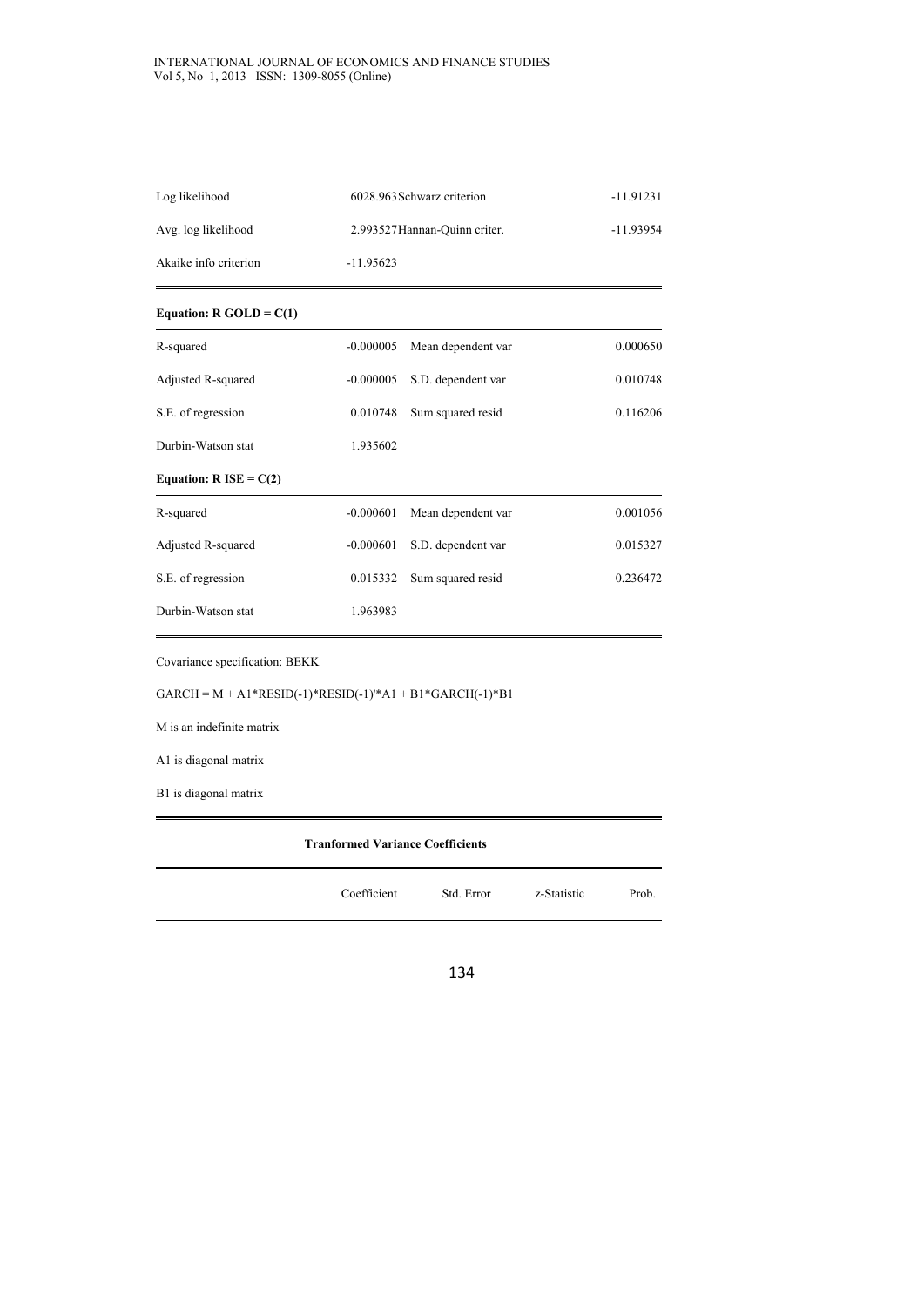| M(1,1)  | 2.03E-06 | 7.08E-07 | 2.860545 | 0.0042 |
|---------|----------|----------|----------|--------|
| M(1,2)  | 7.02E-07 | 4.00E-07 | 1.755694 | 0.0791 |
| M(2,2)  | 8.83E-06 | 2.52E-06 | 3.500068 | 0.0005 |
| A1(1,1) | 0.186440 | 0.014555 | 12.80964 | 0.0000 |
| A1(2,2) | 0.293296 | 0.020677 | 14.18494 | 0.0000 |
| B1(1,1) | 0.972448 | 0.004709 | 206.5023 | 0.0000 |
| B1(2,2) | 0.935229 | 0.009230 | 101.3271 | 0.0000 |

The results obtained from MGARCH modeling show that gold and stock exchange yields have been affected both by their own shocks and by shocks of each other.

### **Results**

As you know, gold and equity investment are the most preferred types of investing tools. Researches have shown that these investment tools, compared to other investment tools provide a greater return.

There is more than one factor that affect stock and gold prices, which are alternatives to one another from the investor's point of view. Particularly because gold is not a local investment instrument and it is a worldwide de facto commodity, changes in its price are explained, not by the local factors, but by macro factors. Likewise, there are also many factors that affect stock returns including macroeconomic variables such as: government debts, interest and inflation rates, export and import figures, foreign exchange rates, money supply, gold prices, arrangements concerning capital markets, oil prices and growth rates.

This study analyzes the relationship between changes in gold and ISE returns. It is an attempt to analyze the interactions of price fluctuations between these two investment instruments. To determine price volatility and the dynamic relations between the two variables the GARCH (Generalized Autoregressive Conditional Heteroskedasticity) model provides more effective results. Therefore, we will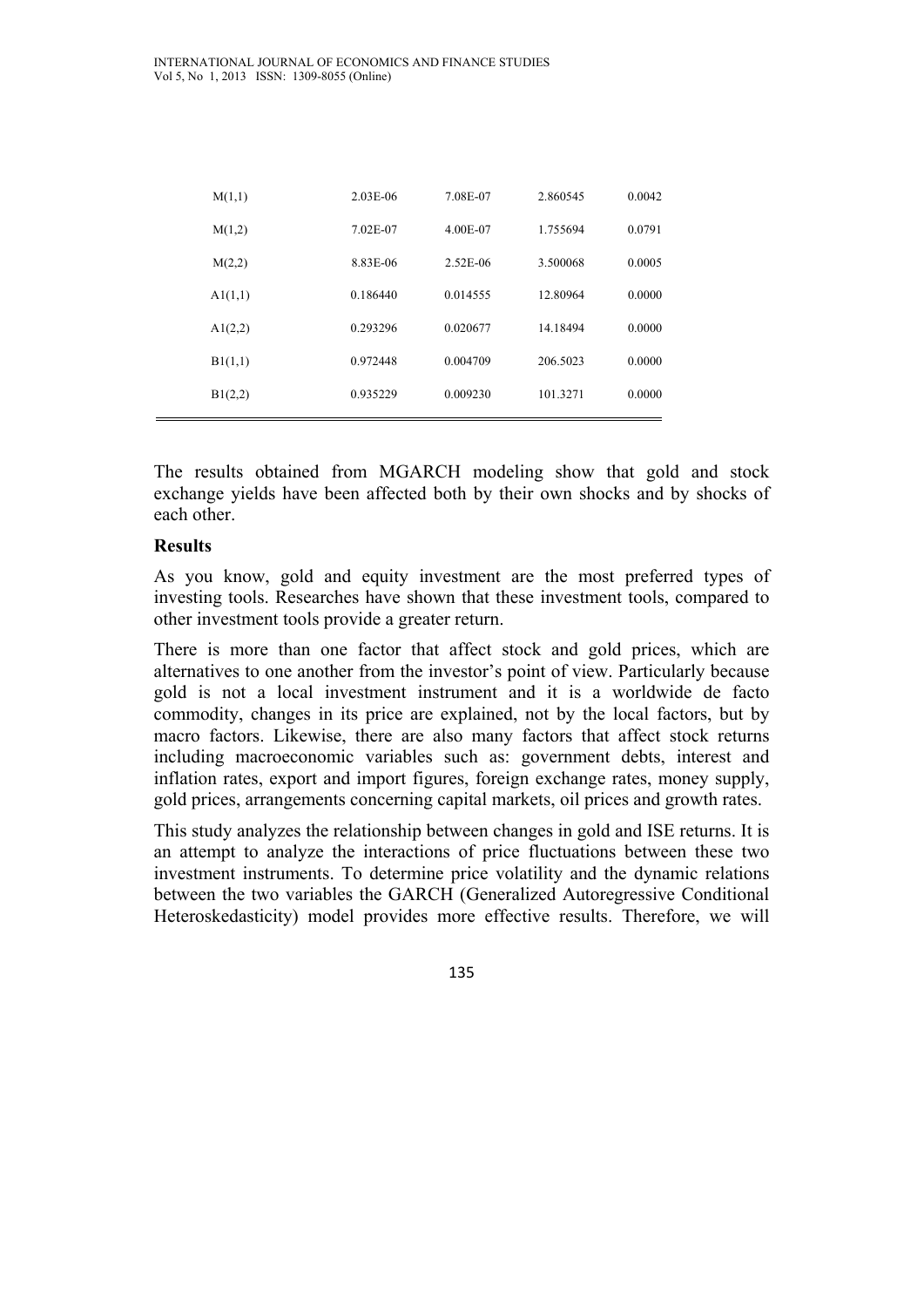attempt to analyze the effect of volatility in gold returns on ISE 100 index returns by employing the M-GARCH (Multivariate- Generalized Autoregressive Conditional Heteroskedasticity) based on Baba-Engle-Kraft-Krone (BEKK) modeling.

The first step of the analysis is to investigating an ARCH effect in the in residuals of the series. For realizing this aim we employed Heteroskedasticity test. The test results show that there is an ARCH effect in residuals. So we concluded that using GARCH models in our study is appropriate.

According to the results of the MGARCH models, gold and stock exchange yields have been affected both by their own shocks and by shocks of each other. For this reason, investors when investing in these instruments it is important that knowing prices and therefore returns of them are affected by each other.

# **BIBLIOGRAPHY**

Aksoy, M.; Topcu, N., (2013) "Altın ile Hisse Senedi ve Enflasyon Arasındaki İlişki" , Atatürk Üniversitesi İktisadi ve İdari Bilimler Dergisi, Cilt:27,Sayı(1), 59- 78

Baillie, R.T. and Myers, R.J.(1991) "Bivariate GARCH Estimation of the Optimal Commodity Futures Hedge," Journal of Applied Econometrics, 6, 109-124.

Balı,Selçuk; Cinel M.Ozan, (2011), "Altın Fiyatlarının İMKB 100 Endeksi'ne Etkisi Ve Bu Etkinin Ölçümlenmesi", "Atatürk Üniversitesi İktisadi ve İdari Bilimler Dergisi", Cilt: 25, Sayı: 3-4 ,45-63

Baur, Dirk G., (2009), "The Volatility of Gold" , School of Finance and Economics University of Technology, Sydney.

Bera, A. K., and Higgins, M. L. (1993), "ARCH Models: Properties,Estimation and Testing,"Journal of Economic Surveys, Vol. 7, No. 4,307-366.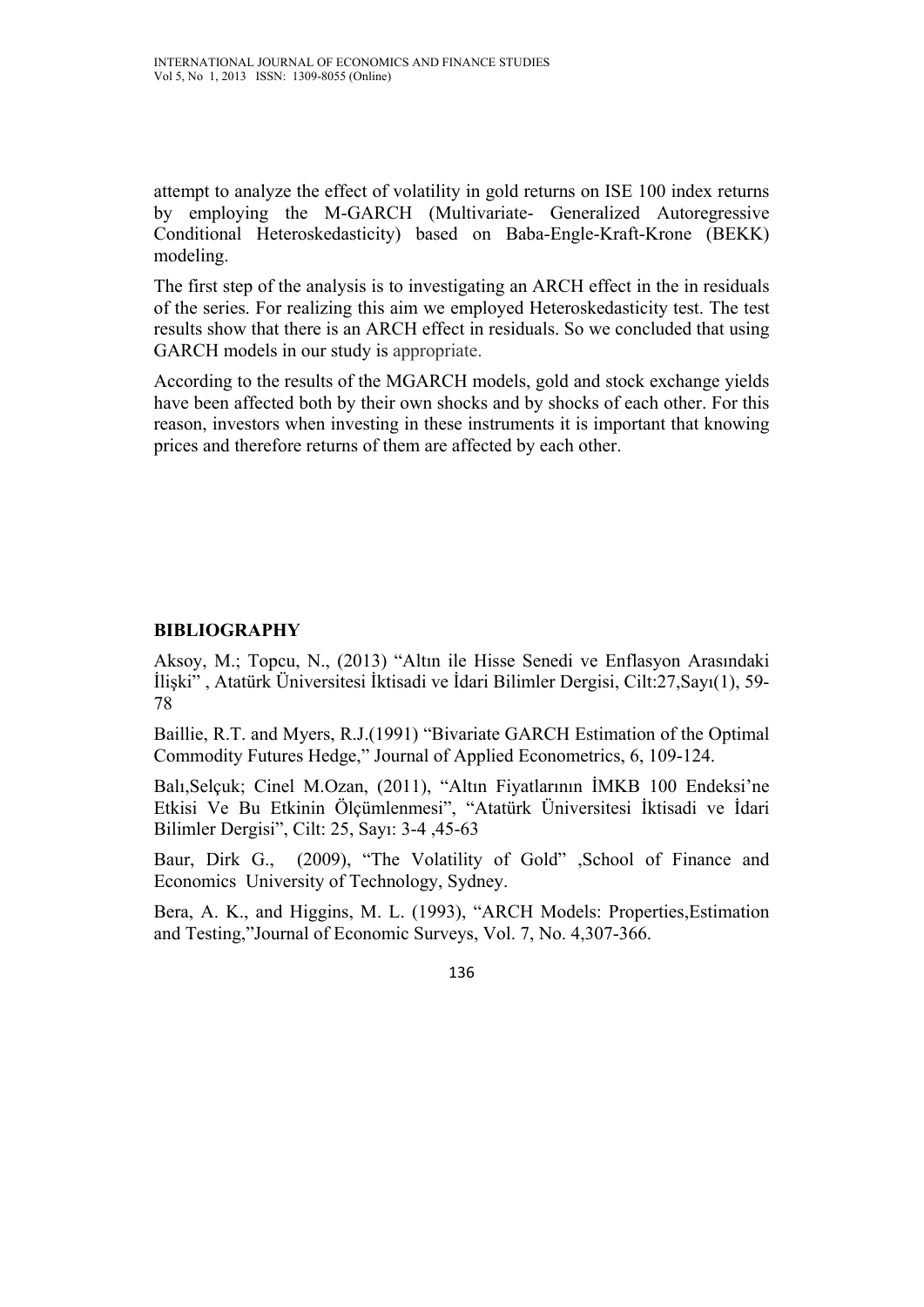Bhunia, Amalendu; Das, Amit, (2012), "Assocıatıon Between Gold Prıces And Stock Market Returns:Empırıcal Evıdence From Nse" , Journal of Exclusive Management Science, Vol 1 Issue 2 - ISSN 2277 – 5684

Bollerslev, T. (1990), "Modelling the Coherence in Short-Run Nominal Exchange Rates: A Multivariate Generalized ARCH Model", Review of Economics and Statistics, 72, 498-505.

Bollerslev, T., R.Y. Chou, and K.F. Kroner (1992), "ARCH Modeling in Finance:A Review of the Theory and Empirical Evidence," Journal of Econometrics,Vol.52, p.5-59

Cheung, Yin-Wong; Lilian, K.Ng ,(1998), "International Evidence on the Stock Market and Aggregate

Duyar, M. (2010),"Altın Arzını Etkileyen Faktörlerin Oluşan Fiyatlar Üzerindeki Etkisi" ,Journal Of International Social Research, Volume(3)-Issue(14), 214-225.

Economic Activity", Journal of Empirical Finance, 5, 281-296

Engle, R.F. and K.F. Kroner (1995), "Multivariate Simultaneous Generalized ARCH", Econometric Theory, 11, 122-150.

Fama, Eugene F.,(1981), "Stock Returns, Real Activity, Inflation, and Money", The American Economic Review ,Vol. 71, No. 4,pp. 545-565

Ghosh, D., Levın, E.J., Macmıllan, P., Wrıght, R.E., (2002), "Gold as an inflation hedge?", University of St. Andrews, Department of Economics, Discussion Paper Series.

Gökdemir L.; S. Ergün, (2007) "Altın Fiyatlarındaki İstikrarsızlığın Altın Ticareti Üzerindeki Etkisi: Türkiye Örneği", E-Journal of Yaşar University, 27-40, No.5, Vol.1

Gong, Fangxiong ; Mariano, Roberto S., (1997), "Stock Market Returns And Economic Fundamentals In An Emerging Market: The Case of Korea", Financial Engineering and the Japanese Markets, 4(2), 147-169

Gourieroux, C. (1997), "ARCH Models and Financial Applications", New York:Springer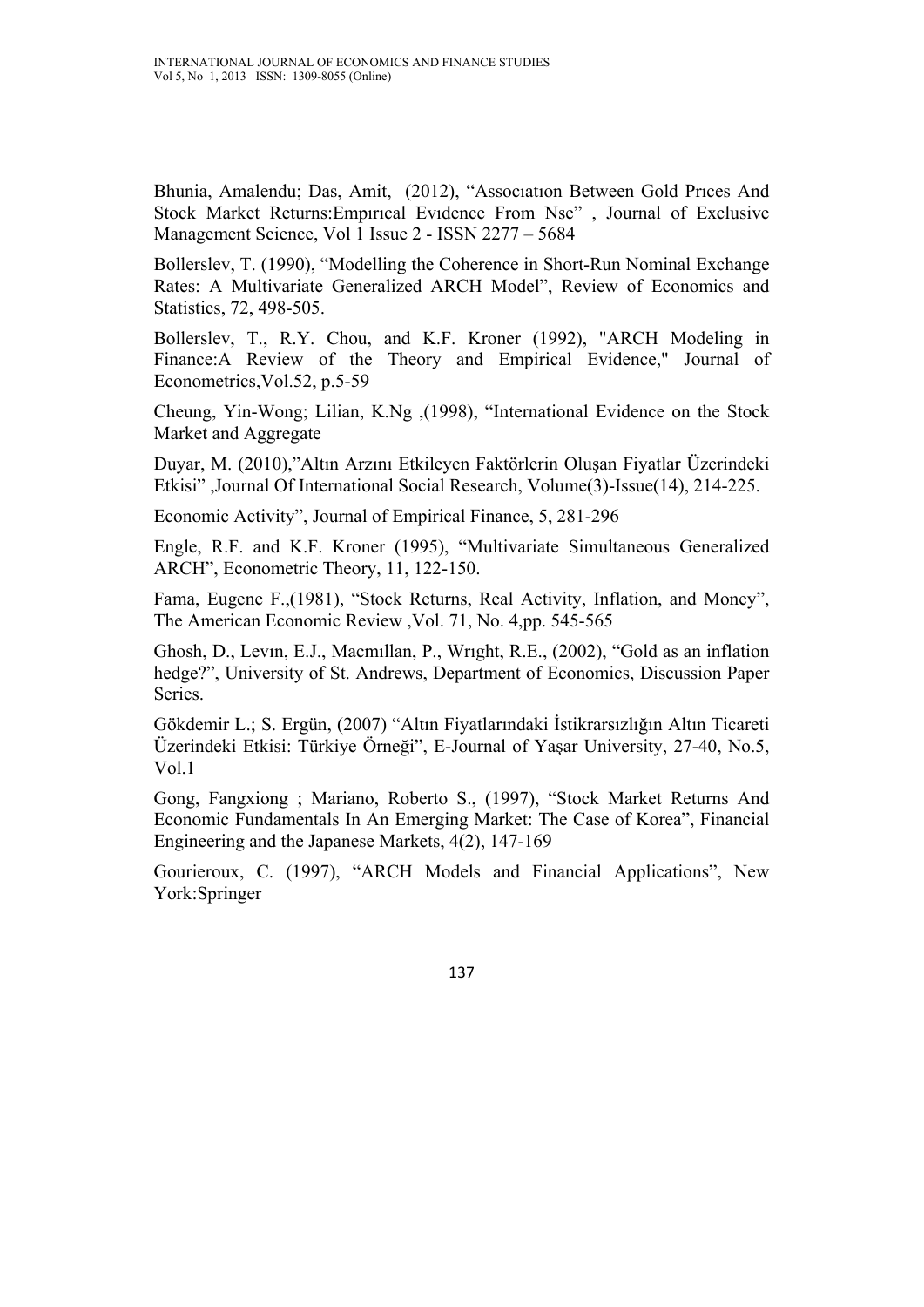Gwilym, Owain ap; Clare, Andrew; Seaton, James; Thomas, Stephen; (2011) , "Gold Stocks, The Gold Price And Market Timing", "Journal of Derivatives & Hedge Funds" , Vol. 17 Issue 3, p.266.

Kaliyamoorthy,S. ;Parithi, S., (2012), " Relationship of Gold Market and Stock Market: An Analysis", International Journal of Business and Management Tomorrow, Vol. 2 No. 6

Karolyi G. A. (1995), "A multivariate GARCH model of international transmissions of stock returns and volatility: The case of United States and Canada. American Statistical Association, 13, 11-25.

Kaya, Vahdet; Çömlekçi, İstemi, Kara, Oğuz, (2013), "Hisse Senedi Getirilerini Etkileyen Makroekonomik Değişkenler 2002-2012 Türkiye Örneği", Dumlupınar Üniversitesi Sosyal Bilimler Dergisi – Sayı 35.

Korkmaz,T.;Ceylan,A.,(2010) "Sermaye Piyasası ve Menkul Değer Analizi", Ekin Yayınevi,Bursa,s:95.

Koutsoyıannıs, A. (1983), "A Short-Run Pricing Model for a Speculative Asset, Tested with Data From the Gold Bullion Market", Applied Economics, 15, 563- 581.

Kroner, K.F. and Claessens, S. (1991), "Optimal Dynamic Hedging Portfolios and the Currency Composition of External Debt," Journal of International Money and Finance, 10, 131-148

Mulyadi, Martin Surya; Anwar, Yunita, (2012), "Gold versus stock investment: An econometric analysis", "International Journal of Development and Sustainability Online", Volume 1, Number 1, Page 1-7.

Omağ,A., (2012), "An Observation Of The Relationship Between Gold Prices And Selected Financial Variables In Turkey", Journal of Accounting & Finance, (55), 195-204.

P K Mishra; J R Das & S K Mishra ,(2010), "Gold Price Volatility and Stock Market Returns in India", American Journal of Scientific Research ISSN 1450- 223X Issue 9", pp.47-55

Poyraz, E.; Didin, S., (2008), "Altın Fiyatlarındaki Değişimin Döviz Kuru, Döviz Rezervi Ve Petrol Fiyatlarından Etkilenme Derecelerinin Çoklu Faktör Modeli İle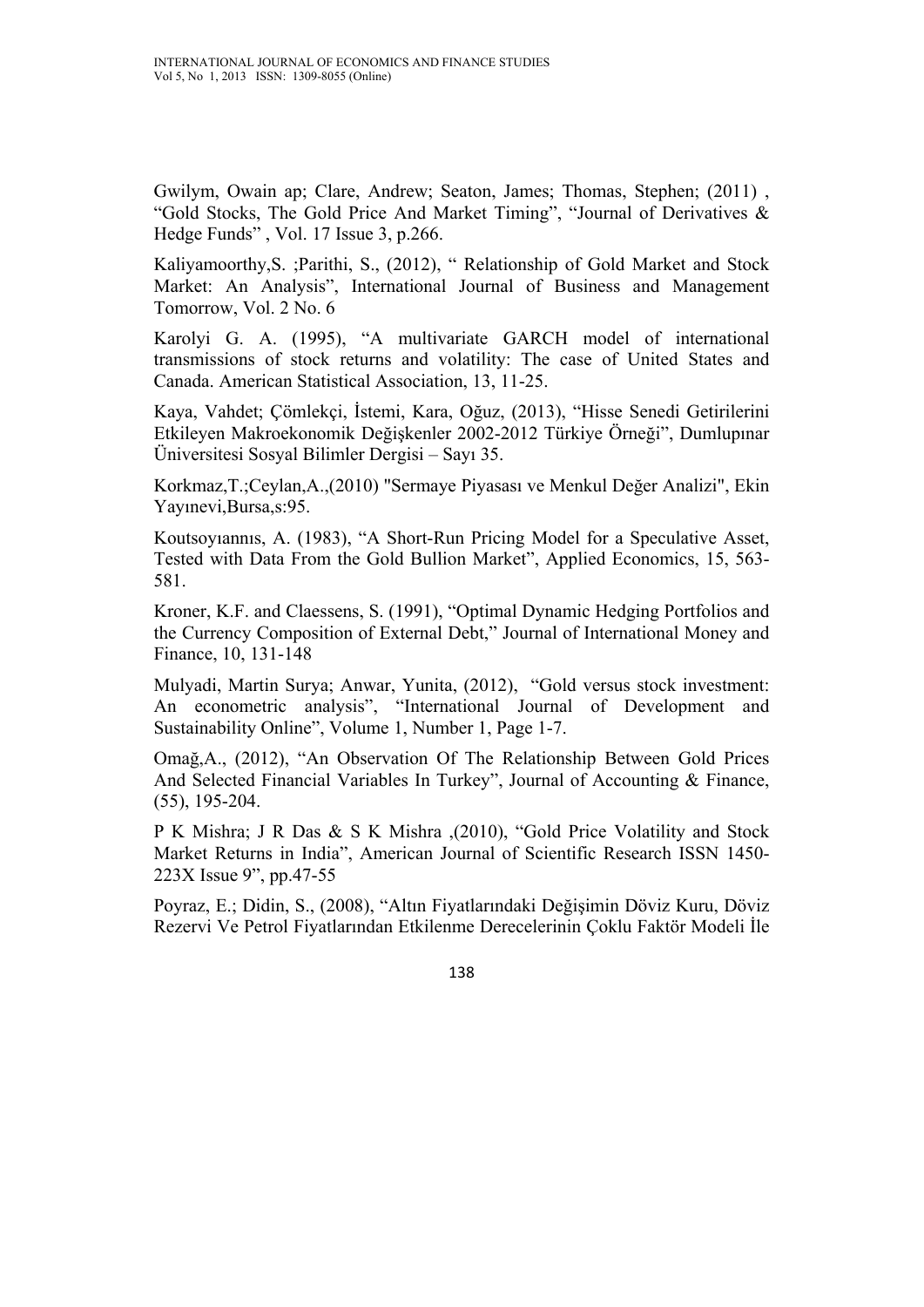Değerlendirilmesi", Suleyman Demirel University Journal Of Faculty Of Economics & Administrative Sciences, 13(2), 93-104.

Smith, Graham,(2001); "The price of gold and stock price Indıces for the United States",http://www.spdrgoldshares.com/media/GLD/file/Gold&USStockIndicesD EC200120fina.pdf-15.01.2013

Smith,Graham (2002),"London Gold Prices and Stock Price Indices in Europe and Japan",http://www.spdrgoldshares.com/media/GLD/file/GOLD&EUJPStockIndic esFeb2002.pdf-15.01.2013

Topçu, Ayhan, (2010), "Altın Fiyatlarını Etkileyen Faktörler", SPK Araştırma Raporu, Ankara

Toraman,C.; Başarir, Ç.; Bayramoğlu, M., (2011), " Determination of Factors Affecting the Price of Gold: A Study of MGARCH Model", Business and Economics Research Journal, ISSN:1309-2448,Volume(2),Number(4),pp.37-50

Toraman,C.; Başarir, Ç.; Bayramoğlu, M., (2011), "Altın Fiyatlarını Etkileyen Faktörlerin Tespiti Üzerine: Mgarch Modeli İle Bir İnceleme", Alanya İşletme Fakültesi Dergisi, 3(1):1-20

Tully, E.; Lucey, B. M. ,(2005) ,"An APGARCH Investigation of the Main Influences on the Gold Price". available at SSRN: http://ssrn.com/abstract=79 2205.

Vural; M.Göknil, (2003), "Altın Piyasası ve Altın Fiyatlarını Etkileyen Faktörler",TCMB Uzmanlık Yeterlilik Tezi, Ankara

Yılmaz, Ömer; Güngör, Bener; Kaya, Vedat; (2007), "Hisse Senedi Fiyatları ve Makro Ekonomi Değiskenler Arasında Eşbütünleşme ve Nedensellik" , İMKB Dergisi, Cilt:9, Sayı: 34, Aralık,

Zügül, Muhittin; Şahin, Cumhur; (2009), "İMKB 100 Endeksi İle Bazı Makroekonomik Değişkenler Arasındaki İlişkiyi İncelemeye Yönelik Bir Uygulama", Akademik Bakış, Sayı 16, Nisan

http://www.uzmantv.com/altin-almakla-altin-borsasinda-islem-yapmak-arasindane-fark-var- Erişim tarihi:17.01.2013